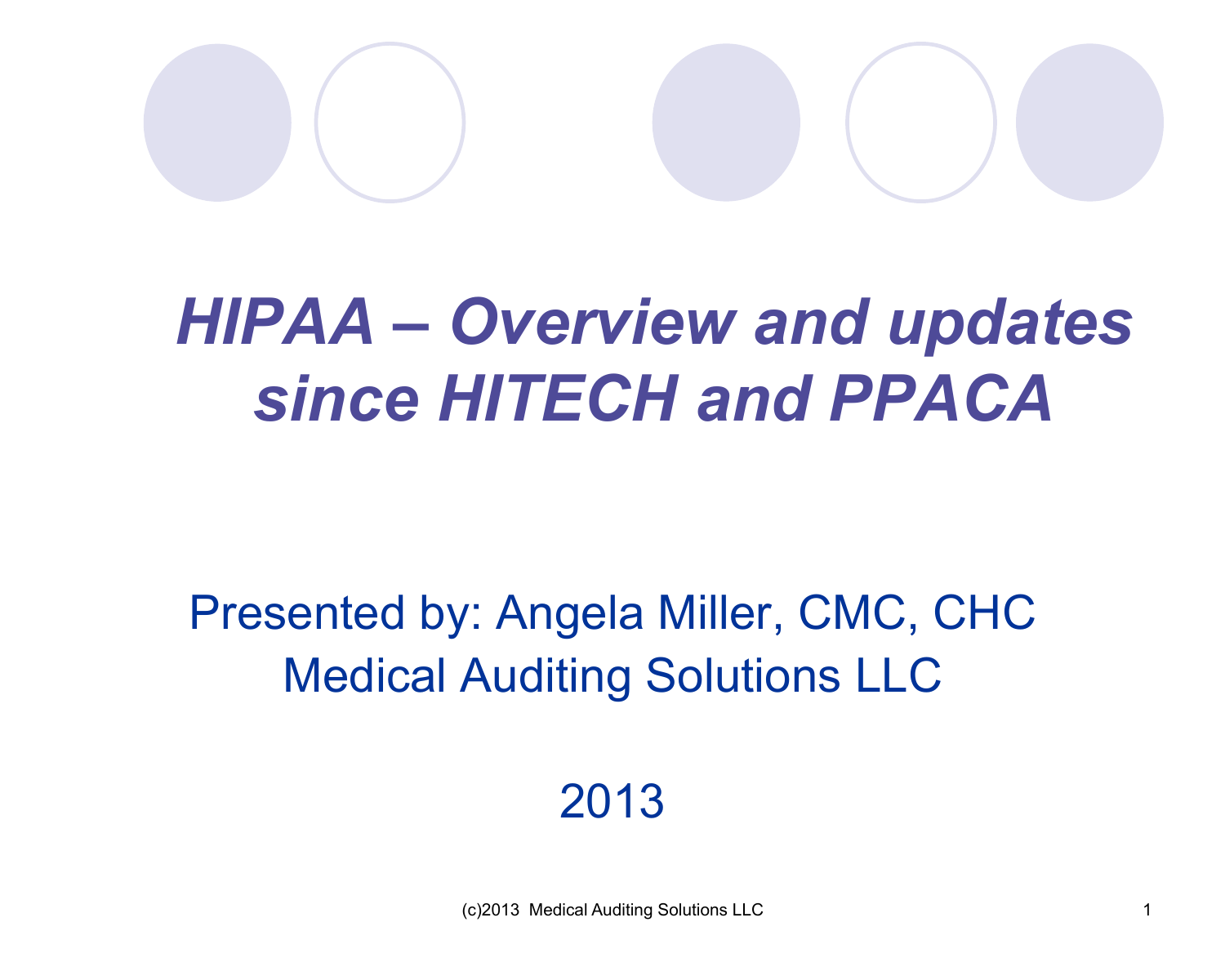### Learning Objectives

- Overview the high level HIPAA privacy and security rules resulting from HITECH Act
- Understand HIPAA changes resulting from the introduction of the Affordable Care Act
- Understand the nature of Security/Privacy breaches associated with PHI
- Gain a general understanding of how the regulatory changes will affect organizations in general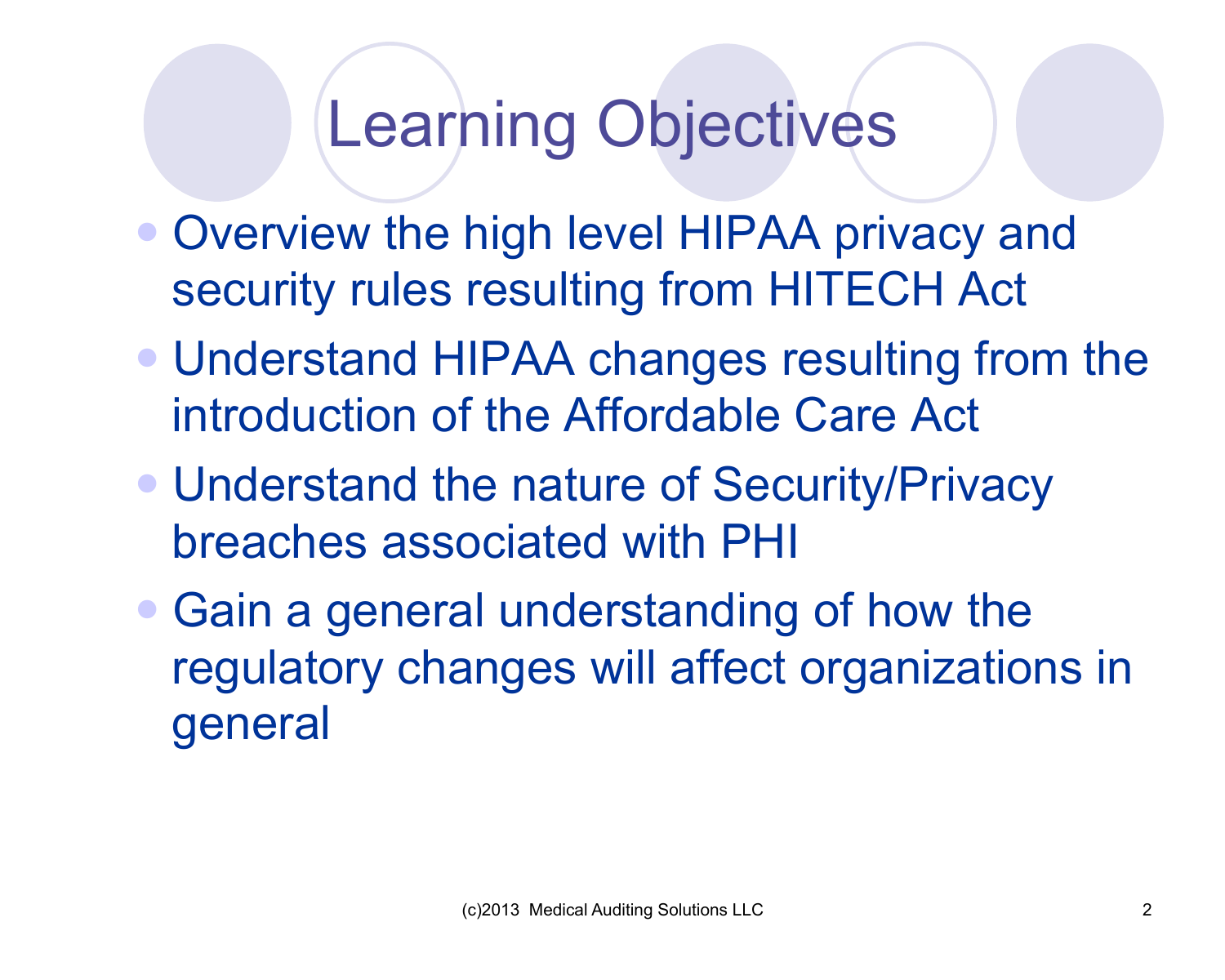## Overview - HIPAA & HITECH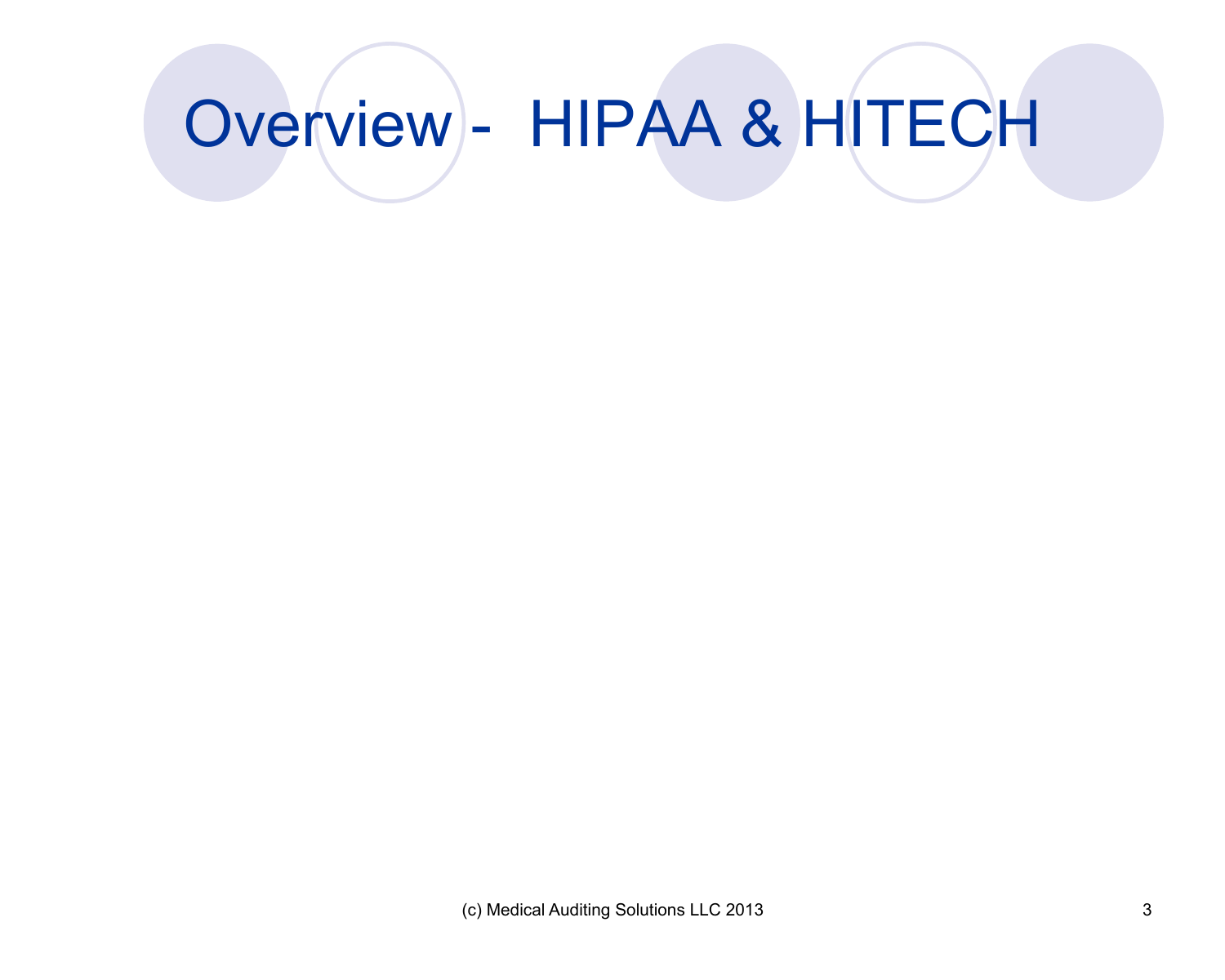#### **Description**

- **HIPAA rules were significantly modified in 2009 with** the HITECH act. Since then HIPAA rules have undergone further refinement and modification with implementation deadlines in 2013. The Affordable Care Act begins implementation in the fall and brings with it HIPAA implications.
- This presentation will provide a high level update regarding recent HIPAA regulatory changes, pending changes, and anticipated operational impacts resulting from the Affordable Care Act. The presentation will give insight into the topics auditors and security professionals should be aware of in assessing their internal privacy and security compliance programs.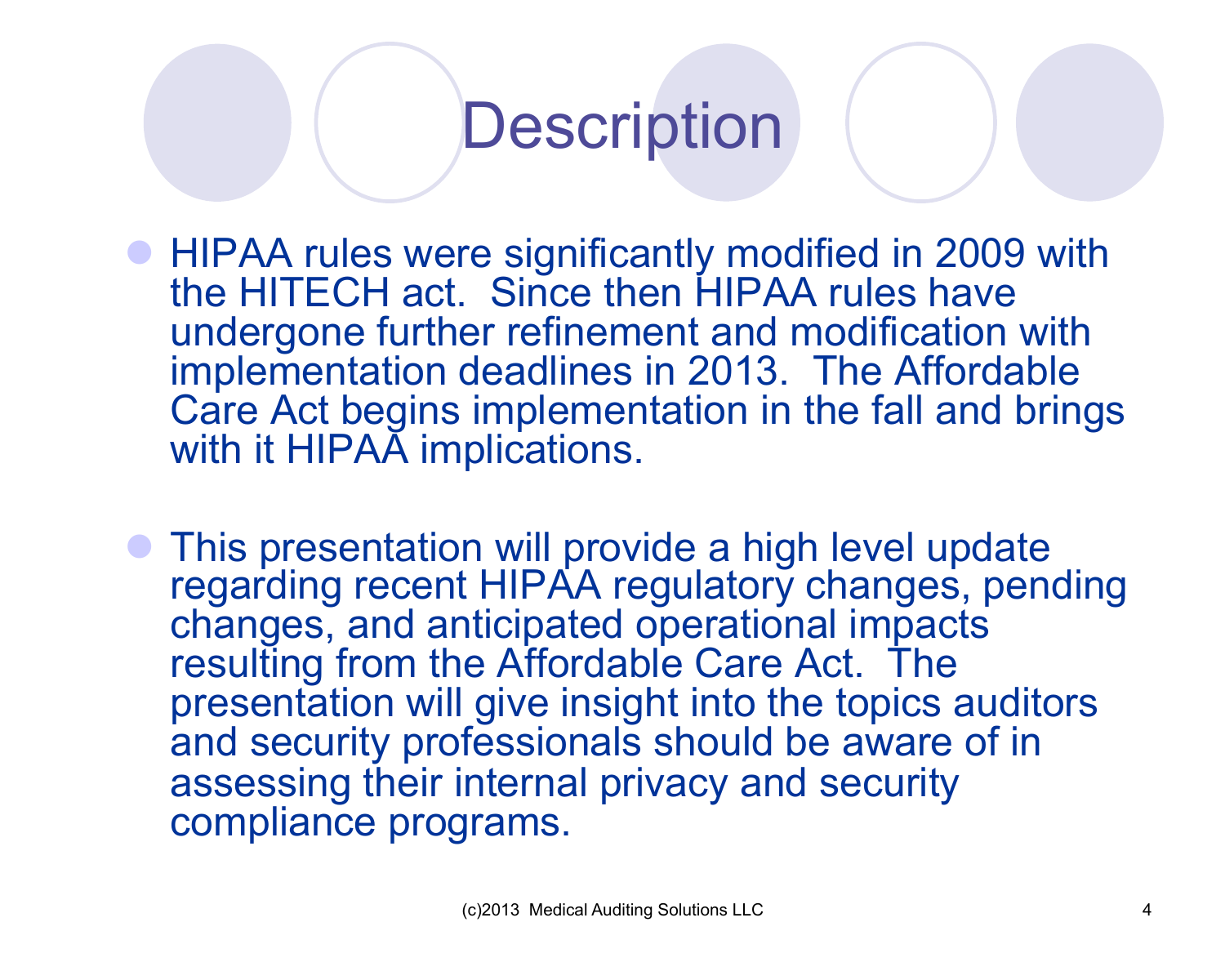### HIPAA Implementation Deadlines

#### $\bullet$  HIPAA – 2003

**OPrimarily paper, Notice of Uses, and access to** information

- Requirement for all healthcare providers to be fully EMR for clinical documentation
	- Documentation is worse now than ever before
	- Templates do not contain all information to justify E&M billing or they auto populate without performing
	- Brings up discussions of cloud hosting versus servers in office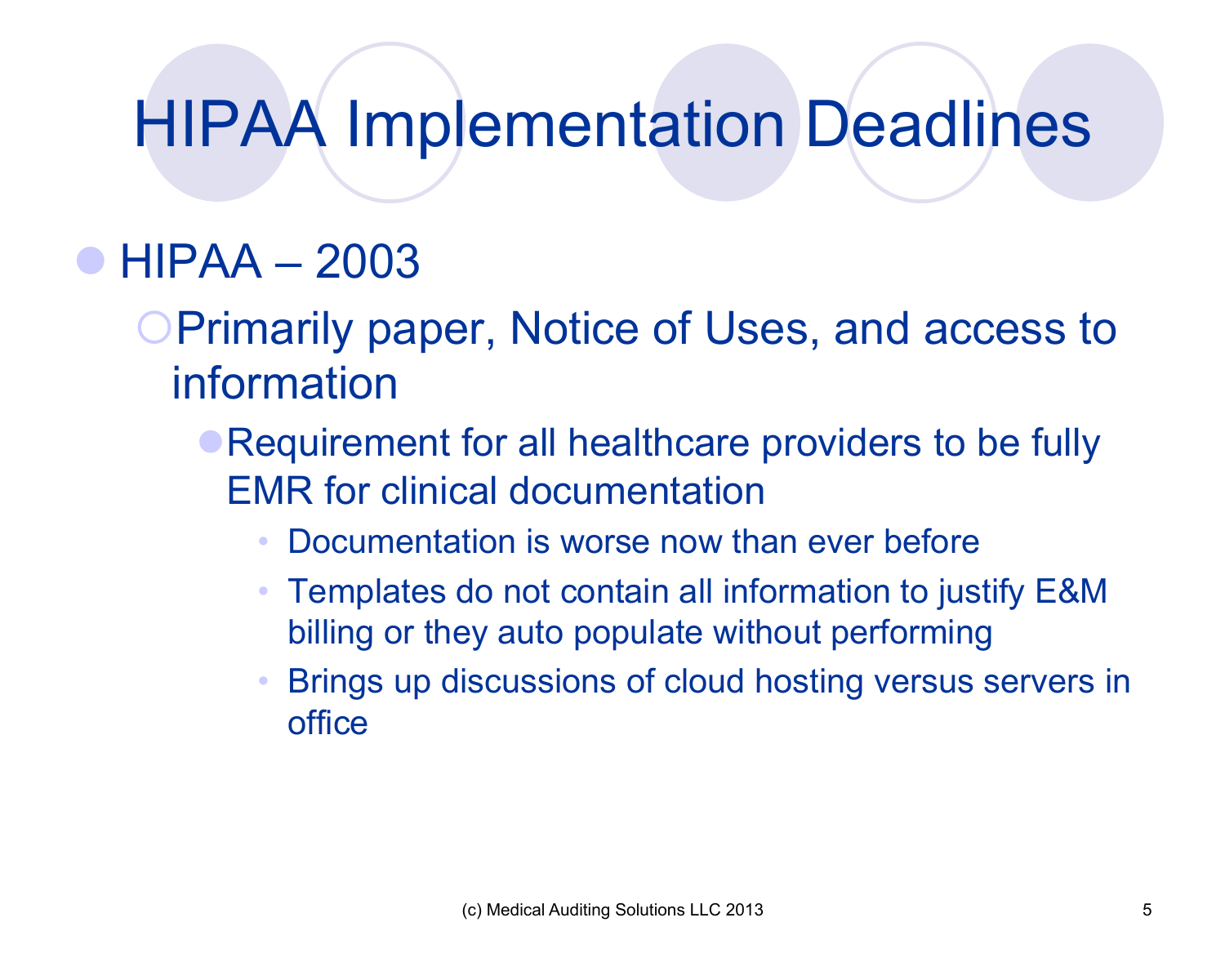### Elements of HIPAA Programs

- Identify Privacy & Security Officer(s)
- **Advisory Committee**
- **Have Written Policies & Procedures with Forms** OComplete, Current, Applicable, Implemented! **OReview periodically • Including Credit Card Processing Policies • Perform Annual Training EXECT DESCRIPTIONS** OKeep reminders in front of ALL employees **CFederal is annually**; State may be less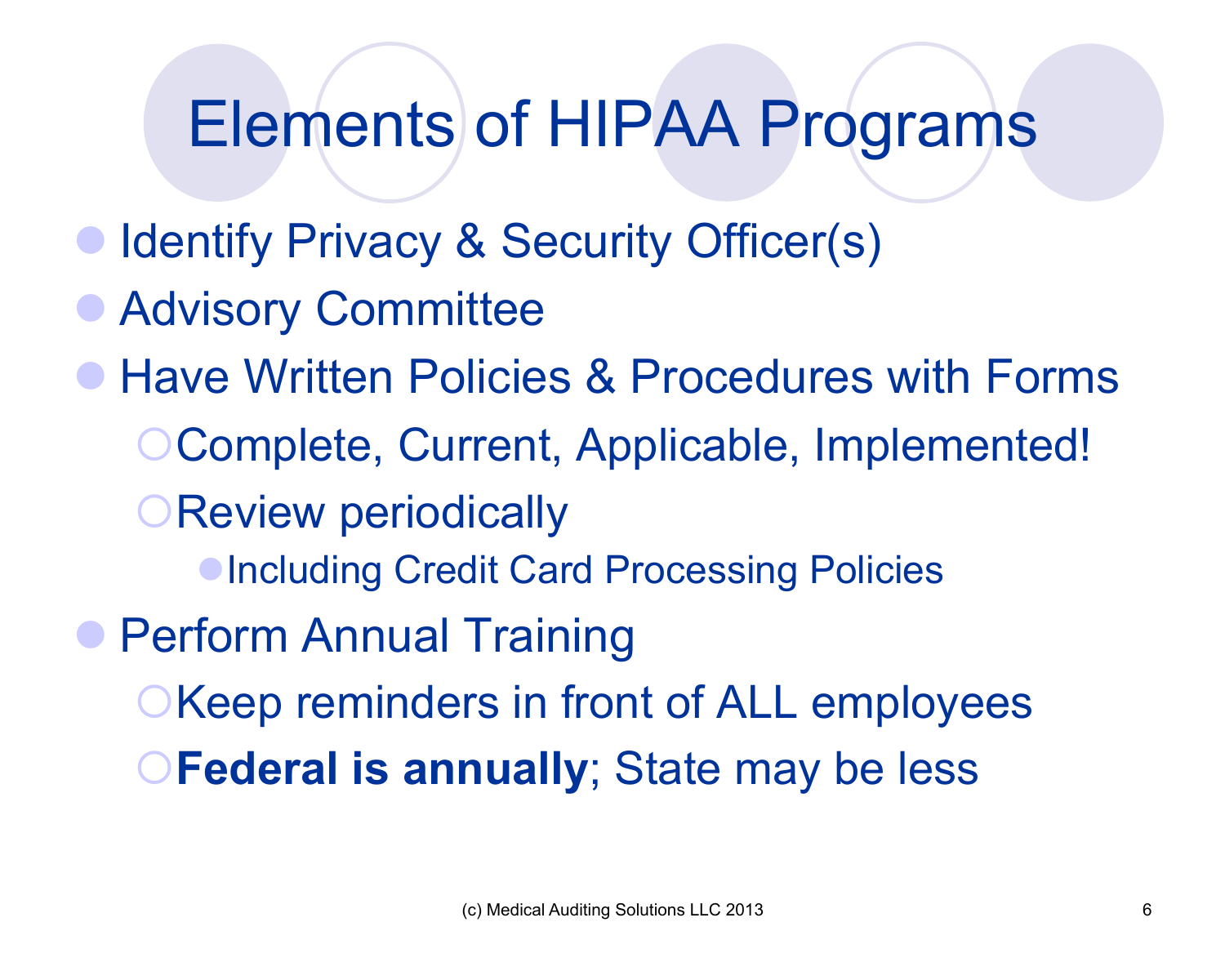### Elements of HIPAA Programs

**• Perform Risk Assessments AT LEAST annually OKnow who has access & where PHI & e-PHI is** kept and stored ¡What works and what doesn't **• PCI - Credit Card encryption OSome machines are outdated & not compliant** O Self certification is really not sufficient O There is a PCI discussion will be later today be sure to attend

**• Fines on Credit Card breach are significant**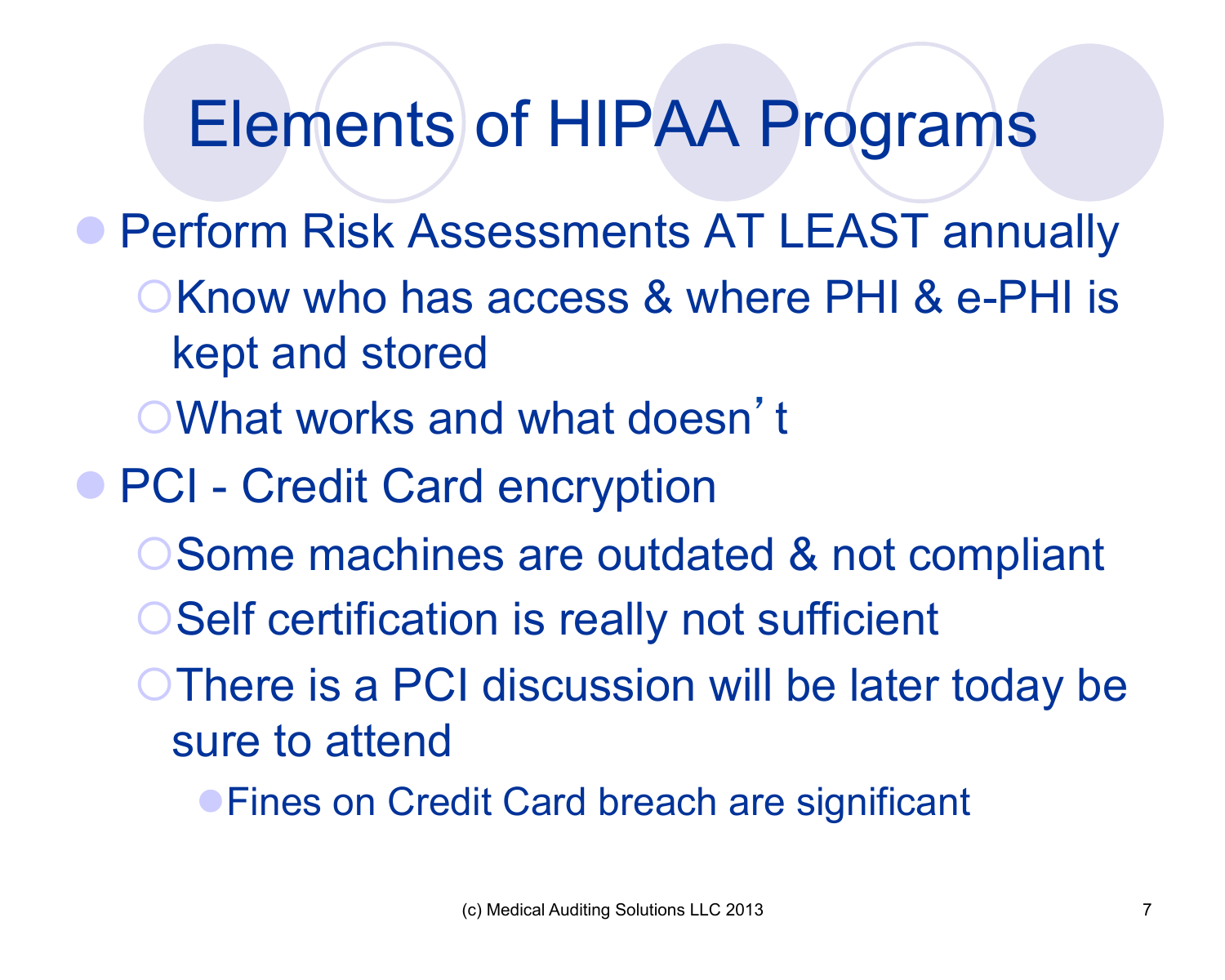### Elements of HIPAA Programs

**• Perform Audits at least annually** OAre patients provided access to Notice of Uses Ols staff compliant on PHI disclosures Ols your IT network secure, does it have risks ● Complaint Reporting Process/Method **Organization Chart** 

**Network Diagram**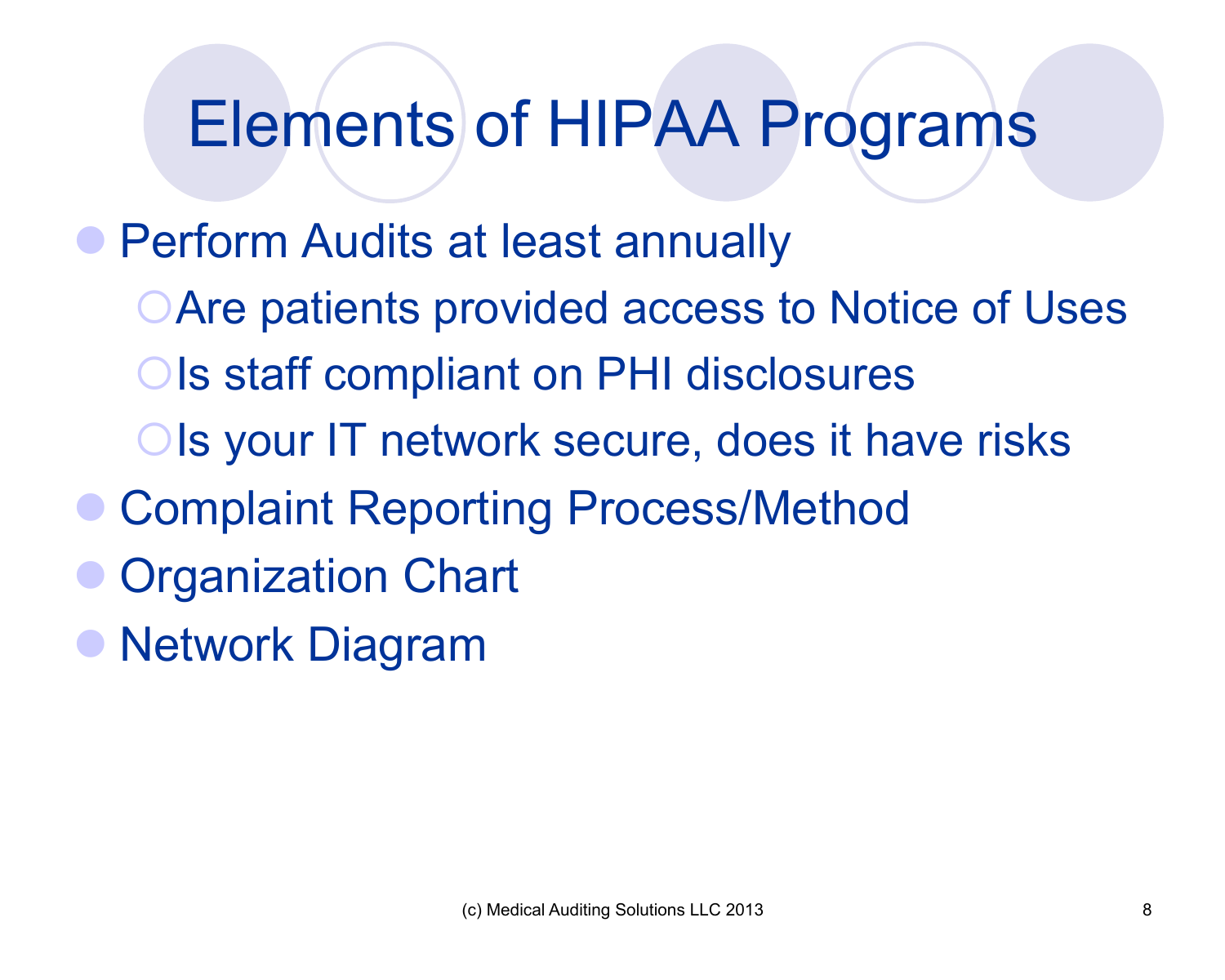

- l Written Policies & Procedures
	- ¡Approximately 75 policies added with HITECH,
	- O Initial HIPAA policies approximately 40 policies
	- See handout for policies I audit for with healthcare providers
	- O This may be electronic and posted on your intra-net within your organization
	- But must be accessible to all employees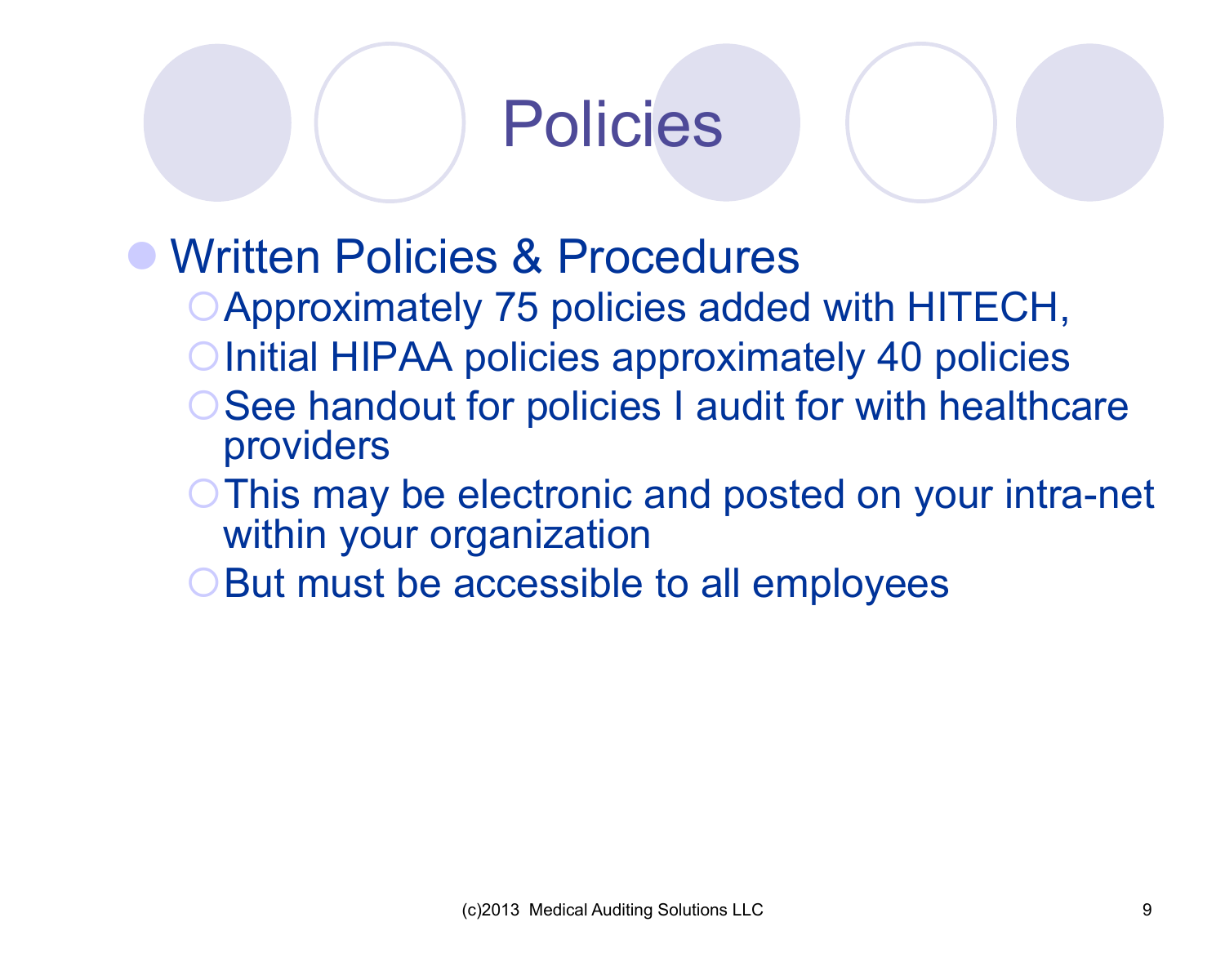### Auditing

**Auditing and Monitoring** 

- **These systems must be designed to detect and** prevent breaches
- ONo less than annual monitoring
- ONeed to assess your risk areas
	- Number of PC, mobile devices, VPN, remote access, non-company computers, encryption or not, etc.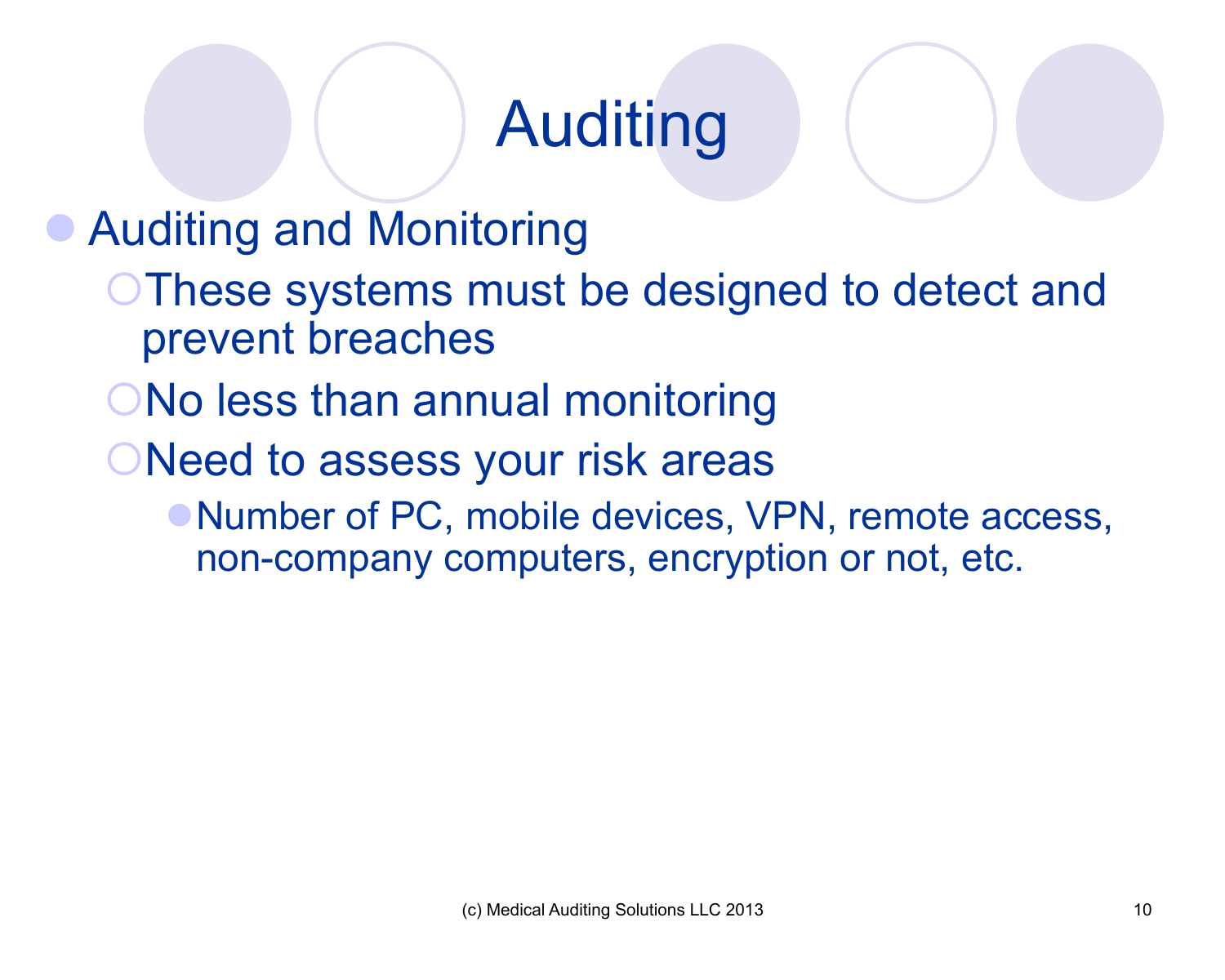#### Complaints & Reporting

**Reporting Options for Communication OHotline Poster (nothing fancy)** Open access to the officer OIn auditing, make sure that each complaint is taken seriously and addressed timely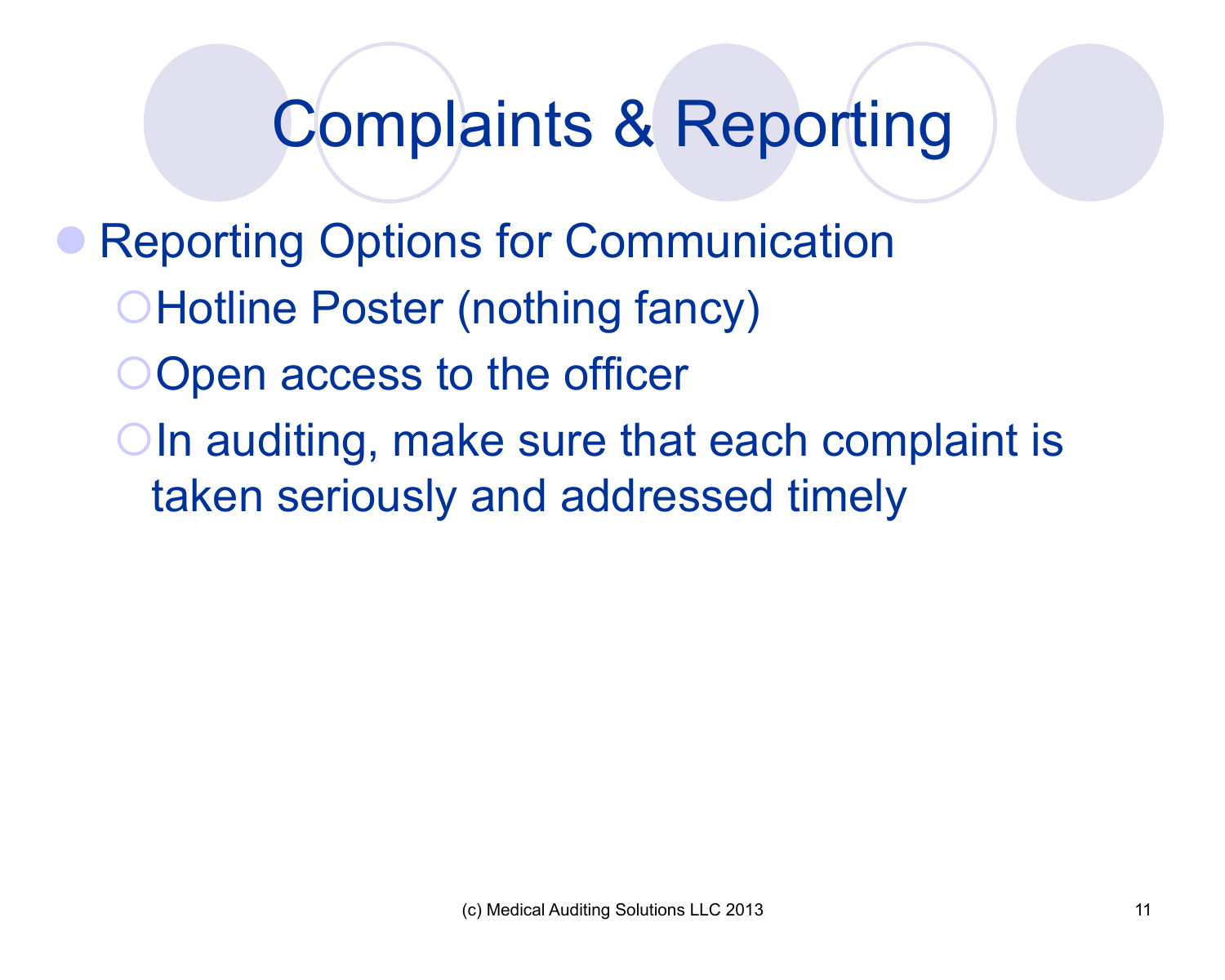#### Enforcement & Discipline

- **Enforcement and Disciplinary Standards** 
	- OA strong, fair, and consistent stance is very important
	- Be careful not to create a "precedence" for future issues
		- Example: This time a person forges your signature, you write them up but next time you want to fire them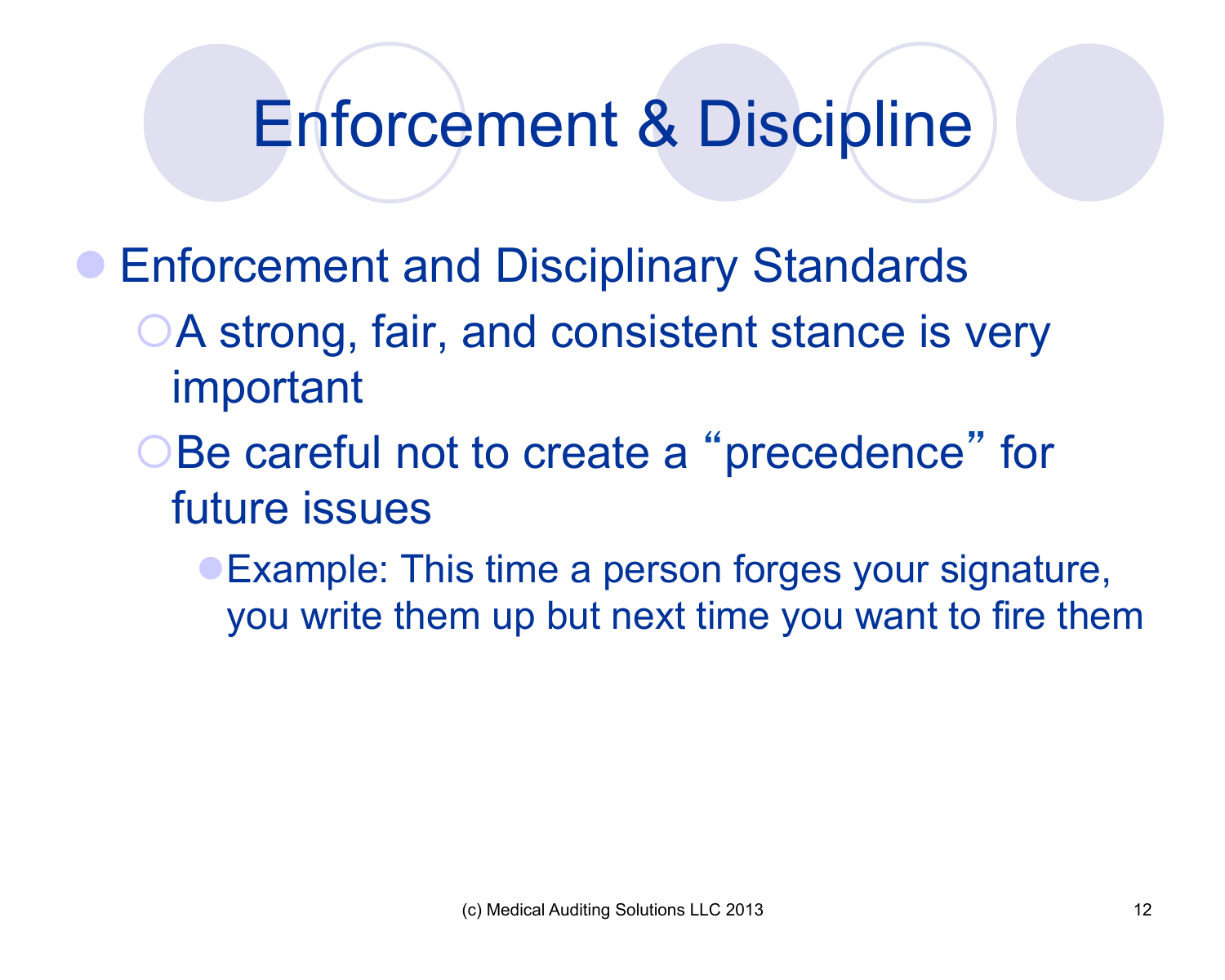### HITECH Changes

#### **• HITECH - 2009**

- **OAII things electronic, access to, networks, PC,** mobile devices.
- ○Added ~75 required policies specific to Networks, Facility, Administrative, Disaster planning, etc.
- O Some references to expanding to Business Associates (BA)

http://www.hhs.gov/ocr/privacy/hipaa/ enforcement/highlights/index.html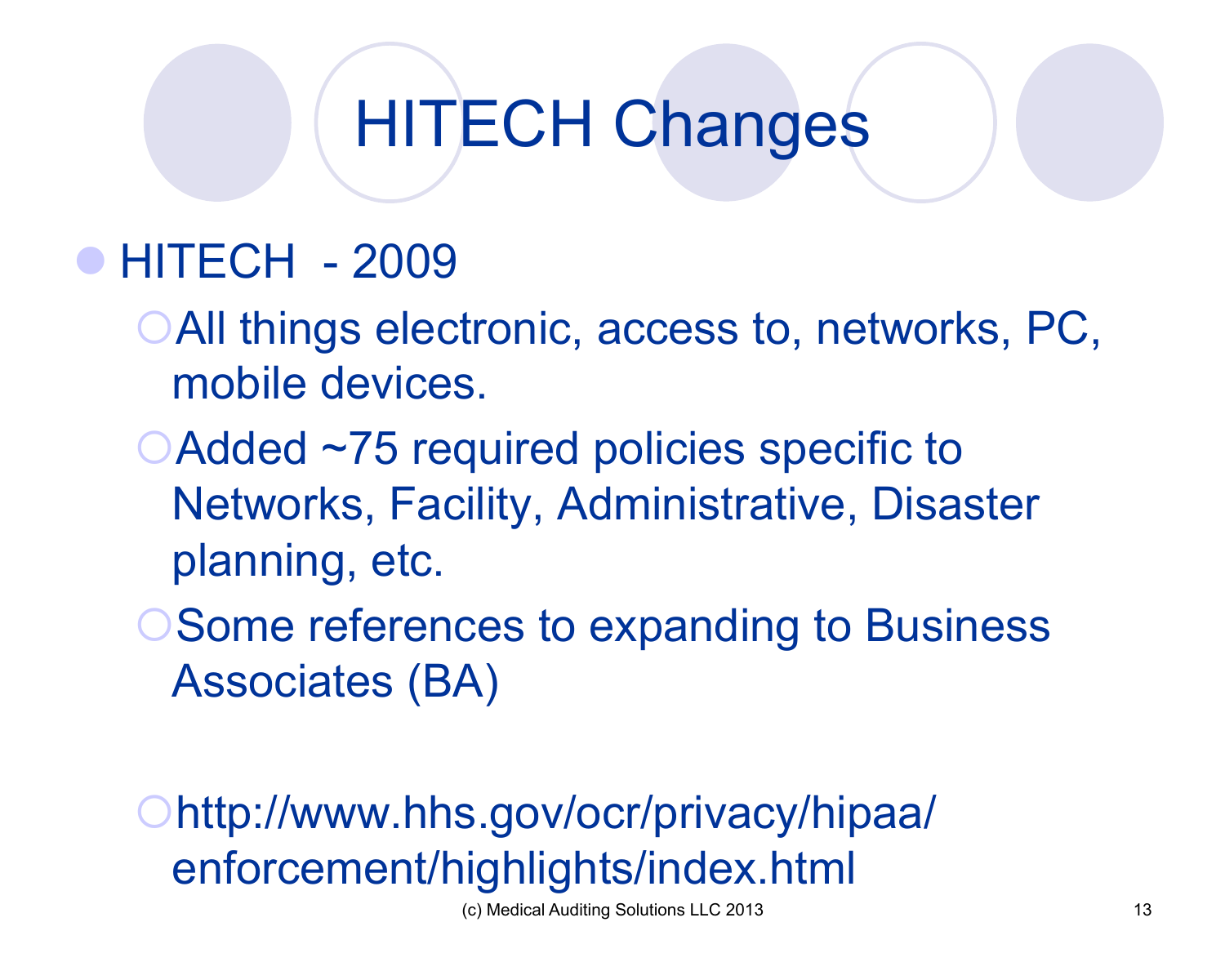## HIPAA Omnibus Rule

- Effective 2013
- HHS will investigate any breach now not just " may "
- **Have to go to Secretary of HHS to get a waiver** on investigation
- **Easier to prosecute and include Willful Neglect** charges
- **Clearly expanded language to Business Associates**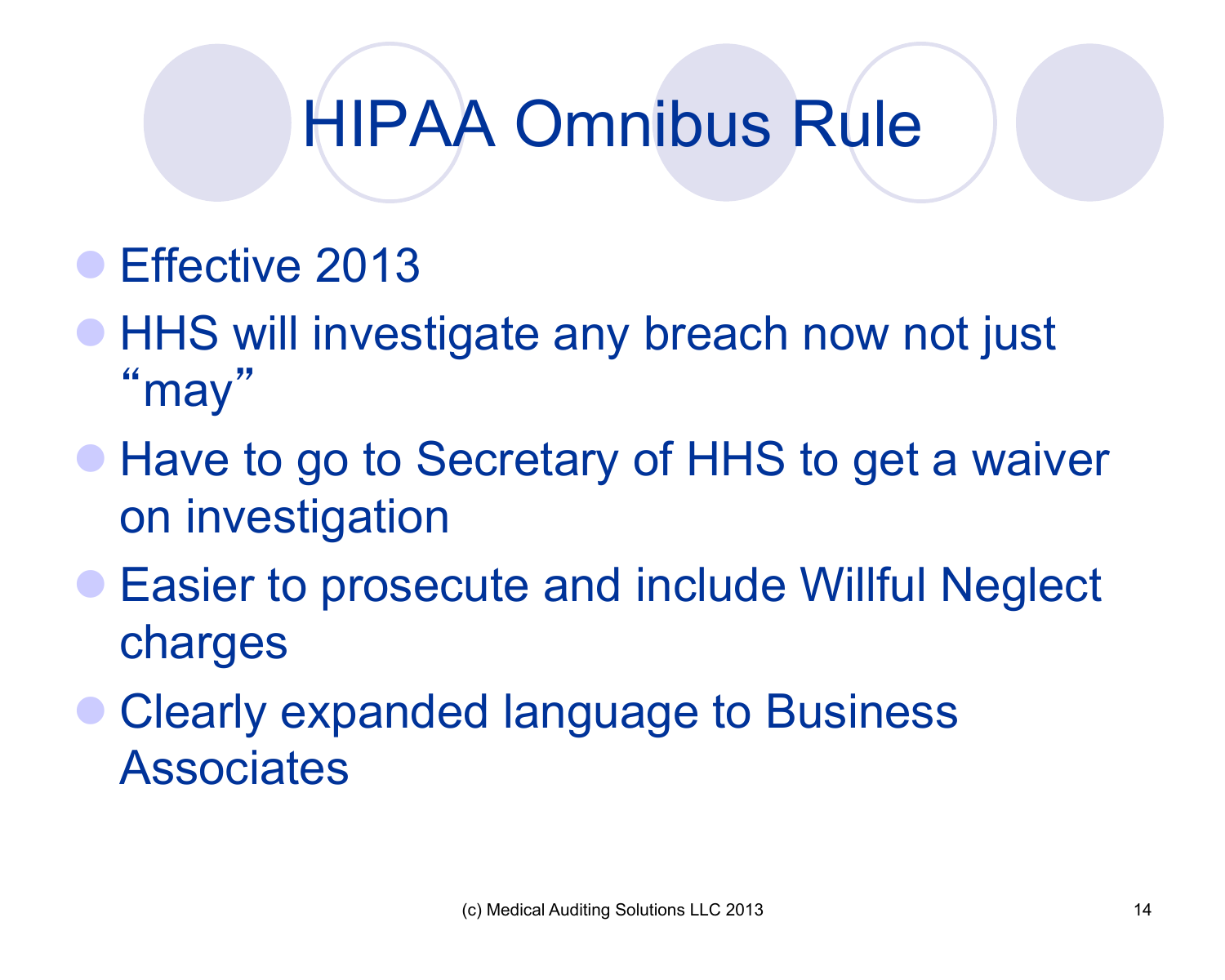## HIPAA OMNIBUS –Extends to BAA

- All the previous responsibility extends to Business Associates
- Business Associates are now just as liable as Covered Entity
- **Business Associate is anyone providing service,** labor, etc to a covered entity who may see or have access to PHI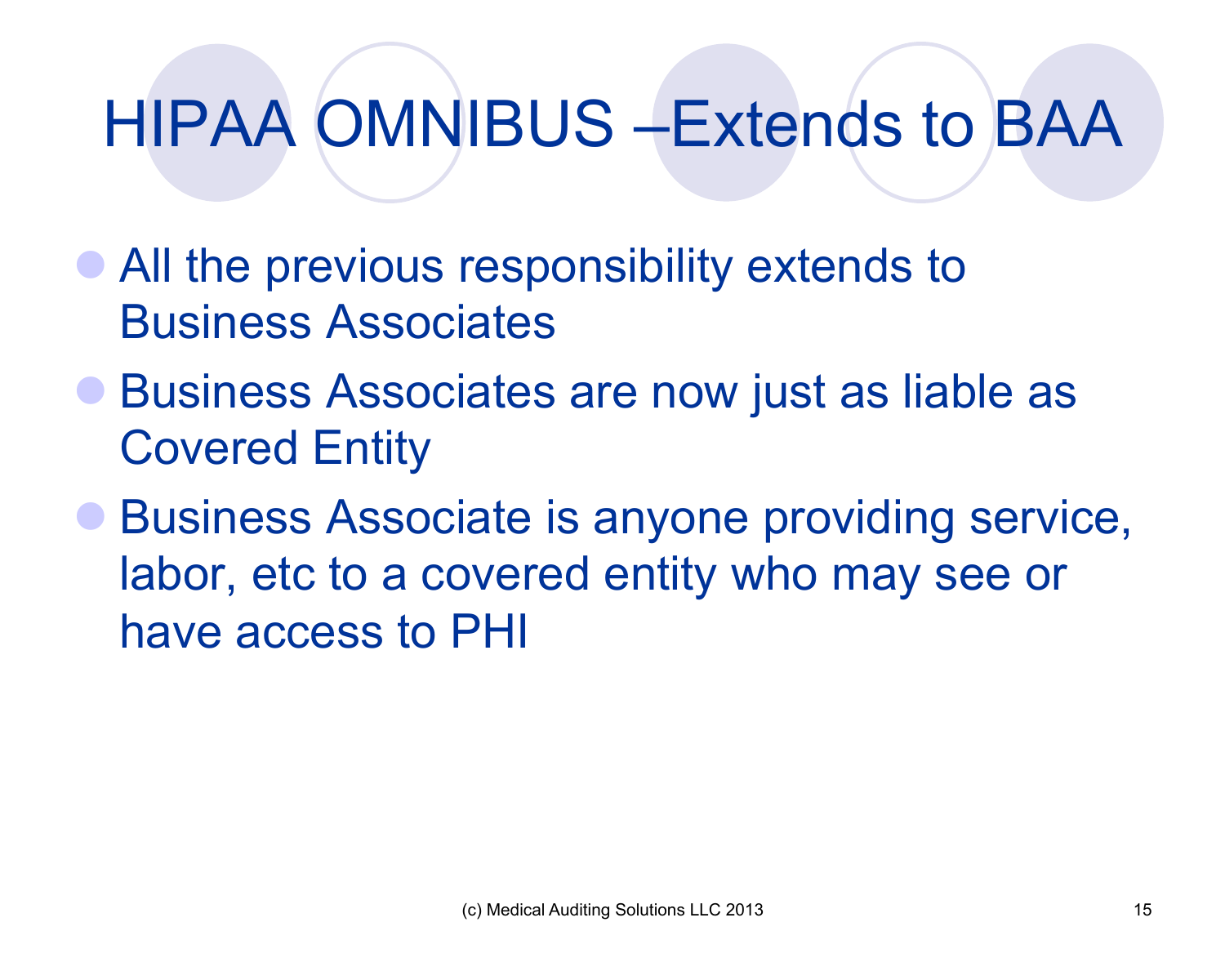## BAA Extension Impacts Covered **Entity**

- BAA Log include date, why, their username provided, etc
- BAA Contract ALL need to be revised by 9/23/13 includes the new language
	- **This may eliminate many BAAs**
	- BAAs need to have breach insurance
	- OBAA need all elements previously discussed
	- **They store and/or return documents** 
		- **Encryption**
	- **OWhat types of security and malware software**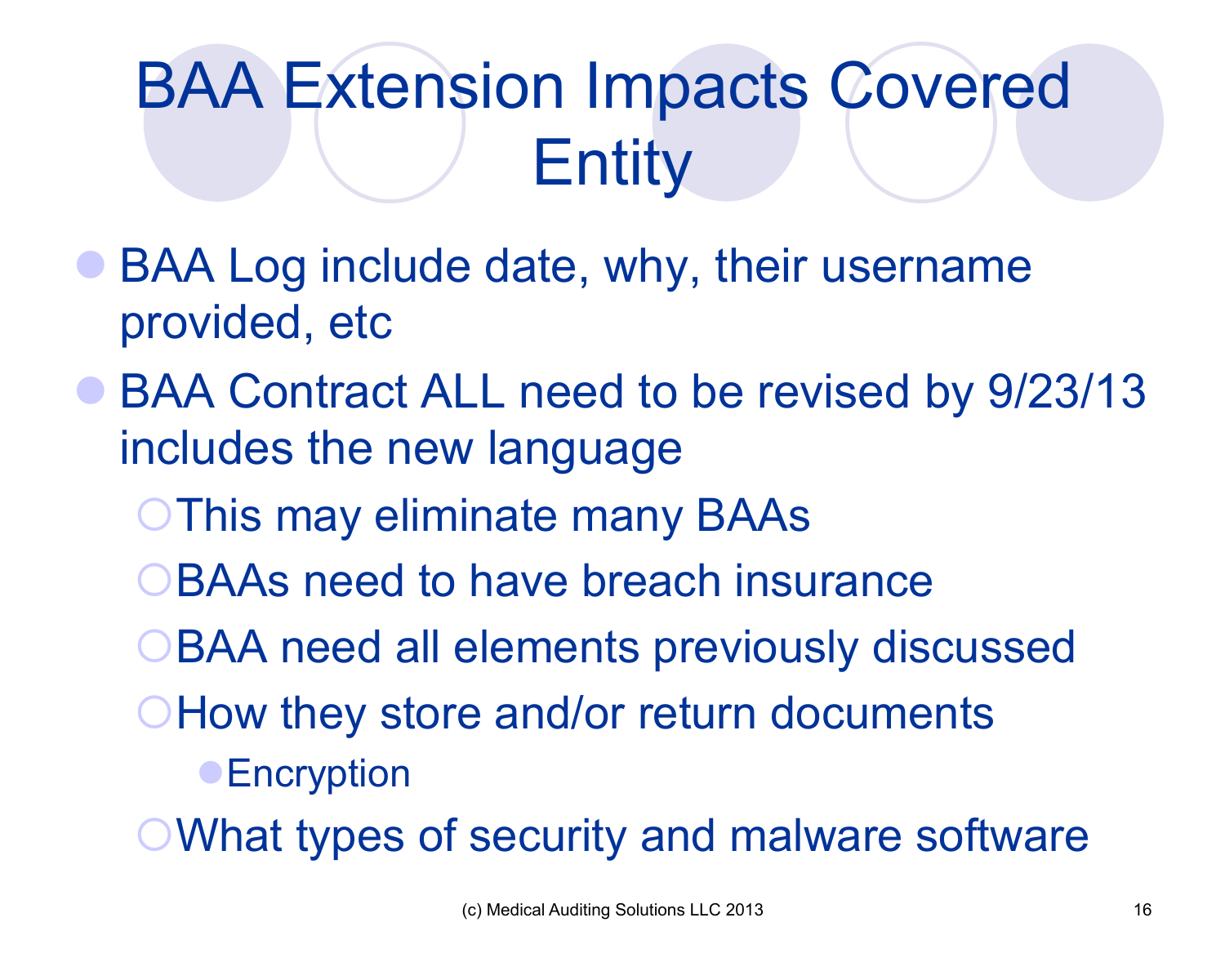## BAA Extension Impacts Covered **Entity**

- Covered Entities will vary in what BAA must provide as proof
	- **OLarger facilities may require proof of all items,** including risk assessments
	- **O Smaller facilities may require nothing more than** BAA explaining responsibility to perform
		- Currently, law firms are only requiring me to sign a **BAA**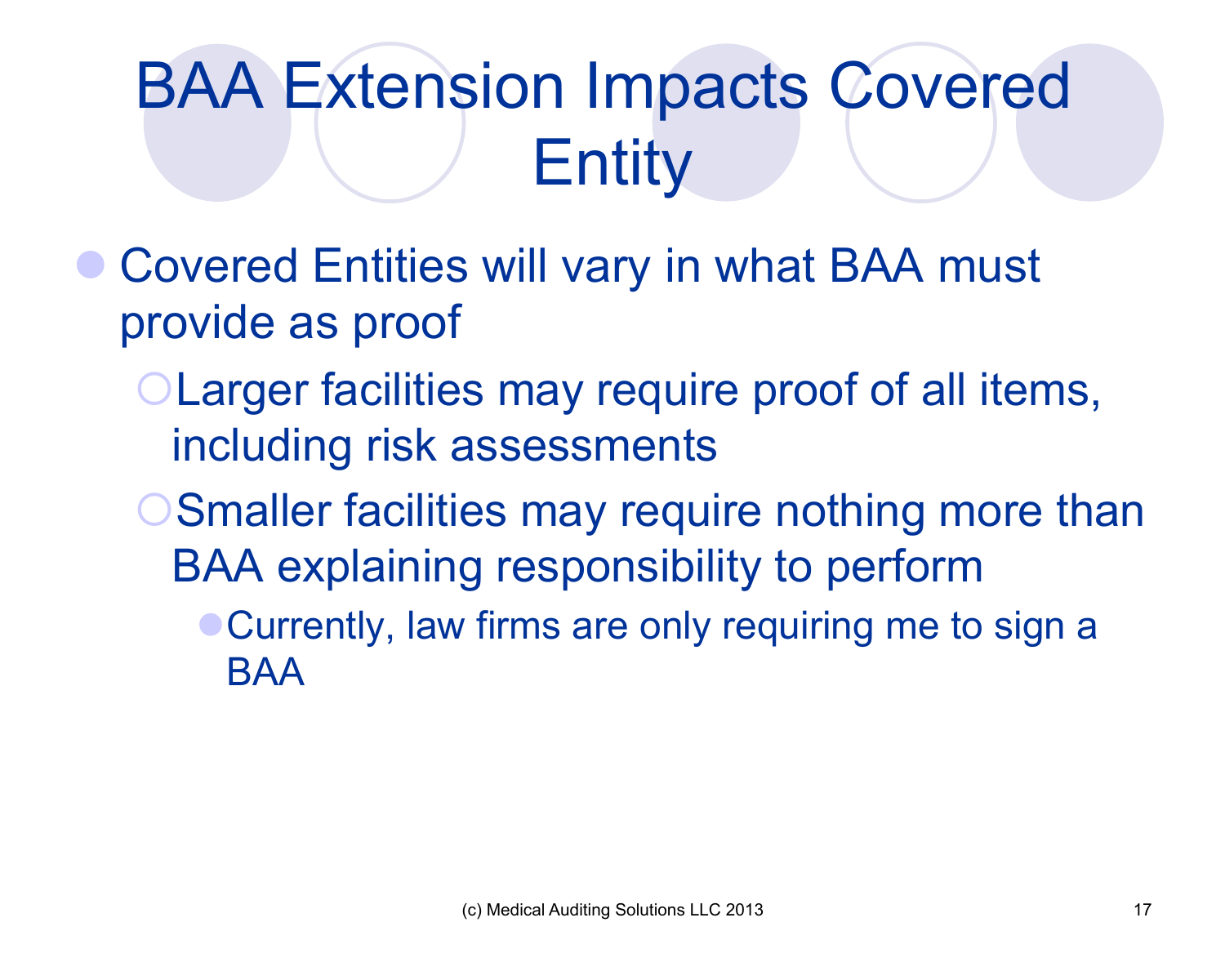#### Offshore Business Associates

- **Covered Entities need to be cautious about** using offshore companies
	- ORules state CE can use an offshore BA
	- **CHowever, loophole is DHHS cannot pursue** them for violations
	- **OSupreme Court Case makes it "very doubtful"** that U.S. regulators would be able to take HIPAA **enforcement** actions against offshore vendors even if U.S. patient data is exposed in a security incident, he notes.

**CHealthInfoSecurity.com Sept. 5, 2013 article HIPAA Omnibus Rule** http://omnibus.healthcareinfosecurity.com/interviews/offshore-vendors-enforcing-compliance-i-2054?rf=2013-09-05-

eh&elq=990ebae5382845f092eaf34c6aa1a1f5&elqCampaignId=7690 (c) Medical Auditing Solutions LLC 2013 18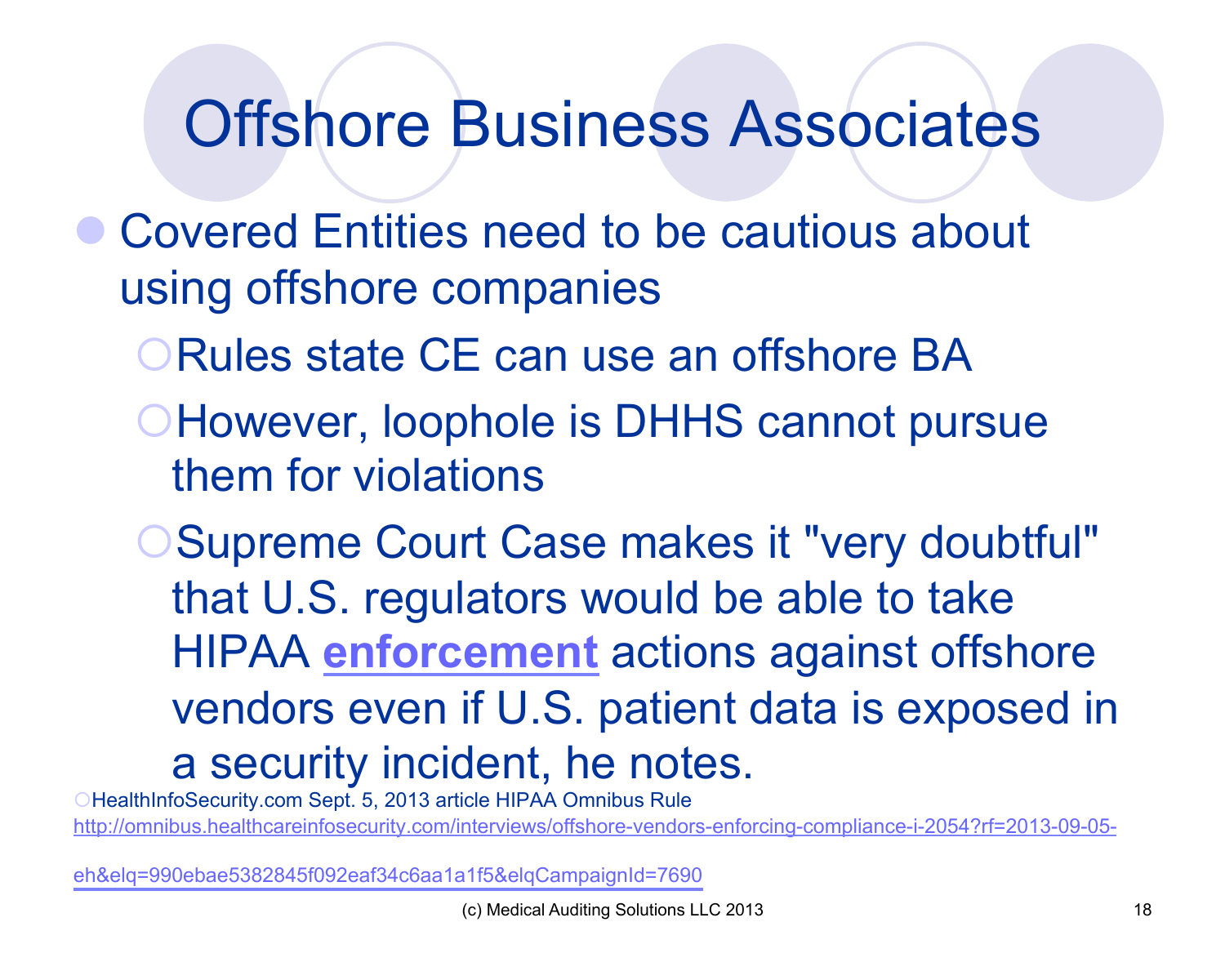# Audit and Enforcement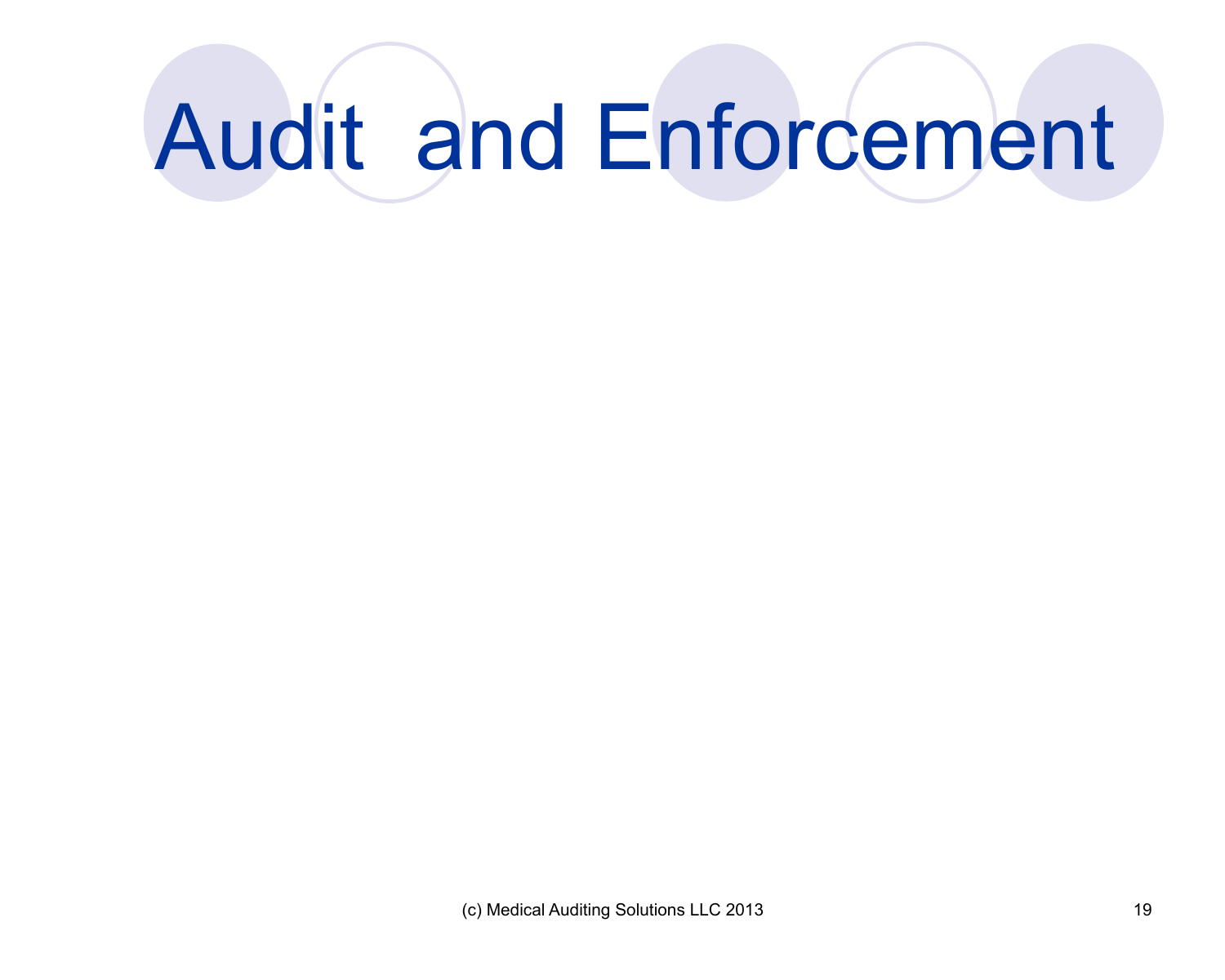### Auditors

**OCR – Office for Civil Rights** O 10 day response deadline, no extensions ● Being extended to 15 days still no extension **OWith or without a complaint OIncluding Self Insured Plans** l KPMG

- **CAudited approximately 150 companies in** 2011-2012
- OVarying sizes & type of providers
	- and self insured businesses
	- Doubt chance of audit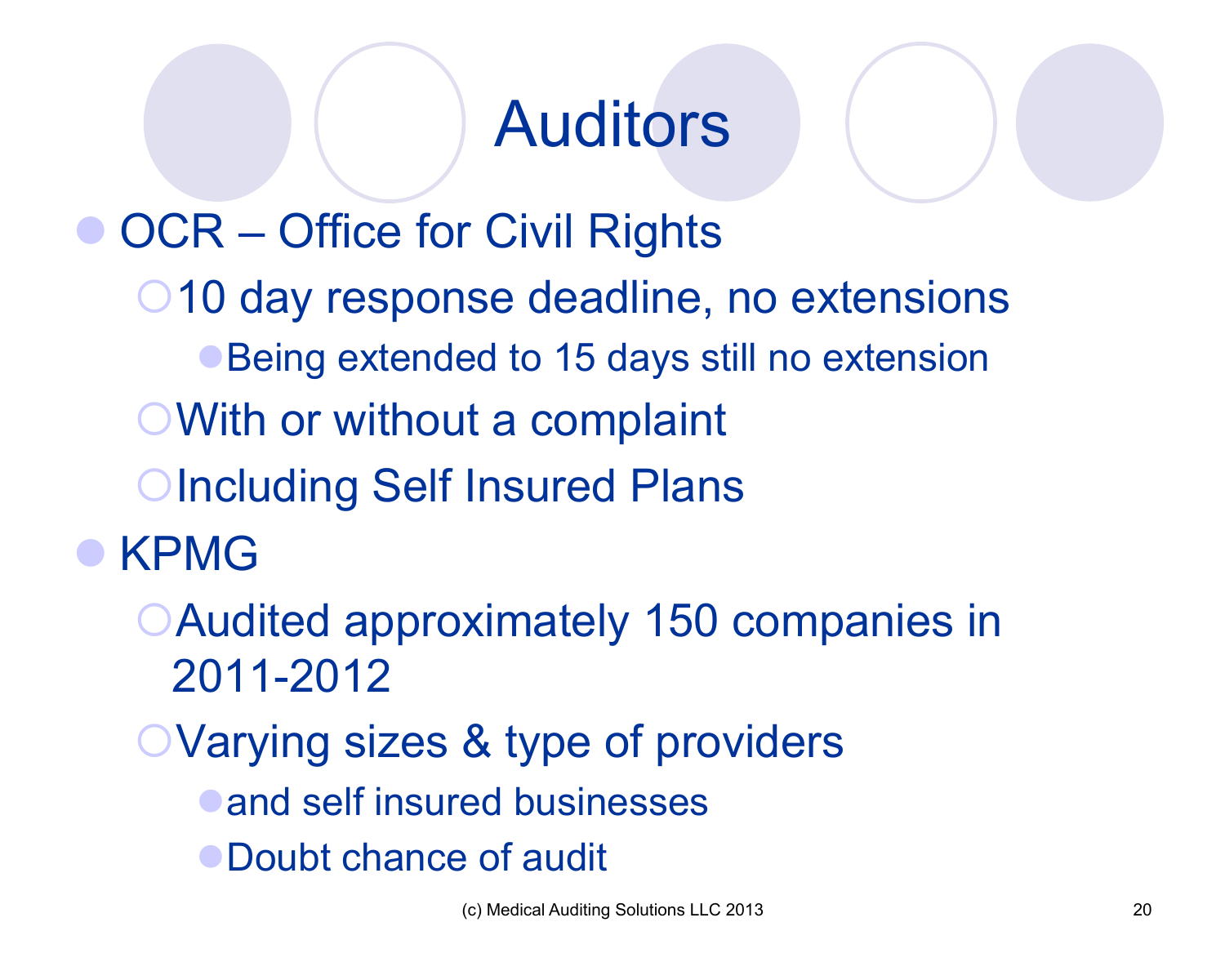### Audit Notification

- Consensus has been the letters are going to the "CEO"
	- **OEven with named Privacy or Security Officer**
	- **OLetter may or may not include a name with the** title.
	- **OAll types of healthcare providers and self** insurance plans
- **Provides the document request with production** in 10 -15 days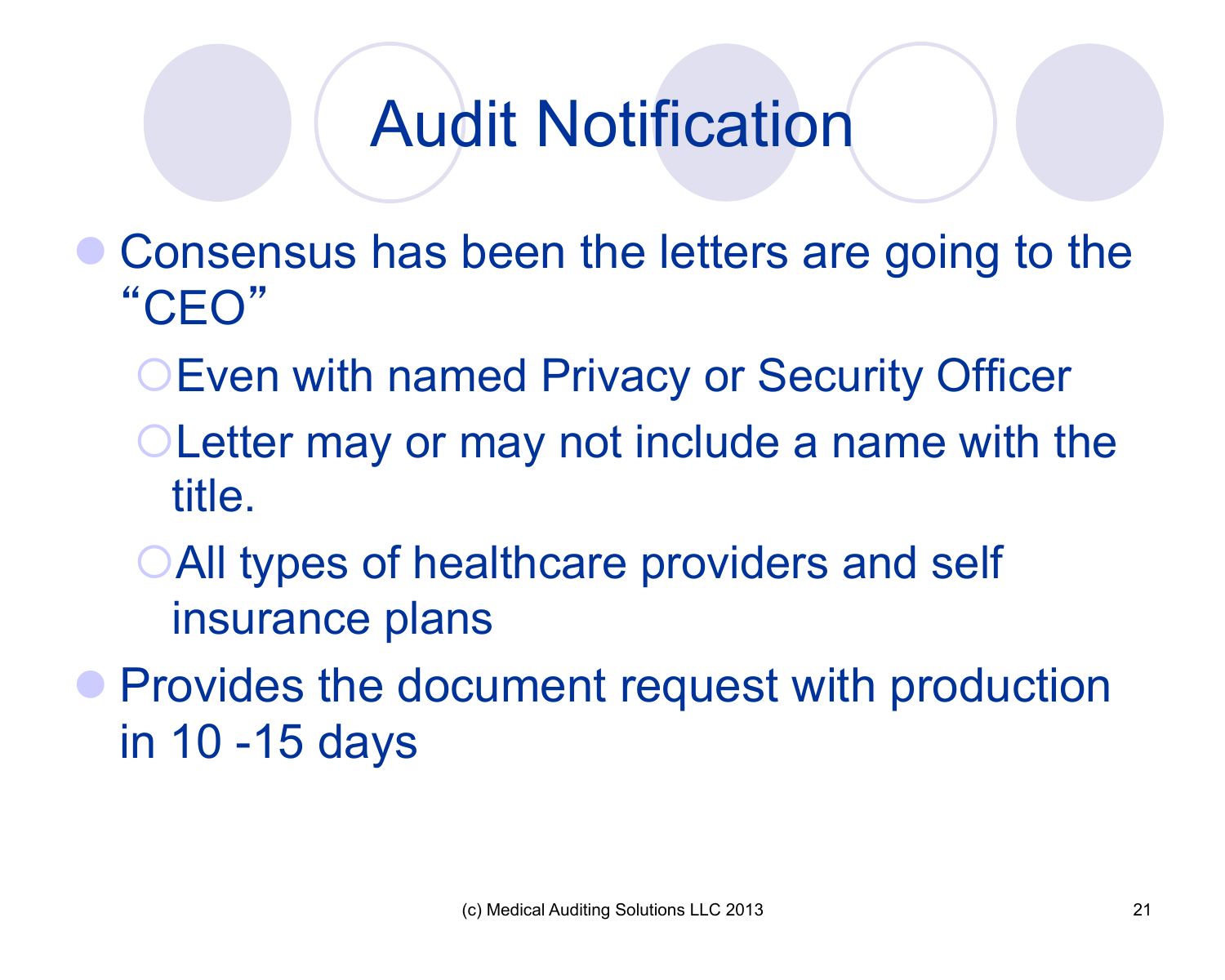### Site Visit of Audit Phase

- Site Visit in 30-90 days from date of the letter
	- ○3-10 days in length
	- OMay not have notice
	- **OAdditional inquiry and analysis**
	- **OExam of physical business, location, records**
	- **OEmployee interviews**
- Draft audit report 20-30 days after on-site
	- **OUsual Methodology, Findings, Best Practices, Option** to Appeal
- Appeal Comments due within 10 days of report
- Final Report is due to OCR within 30 days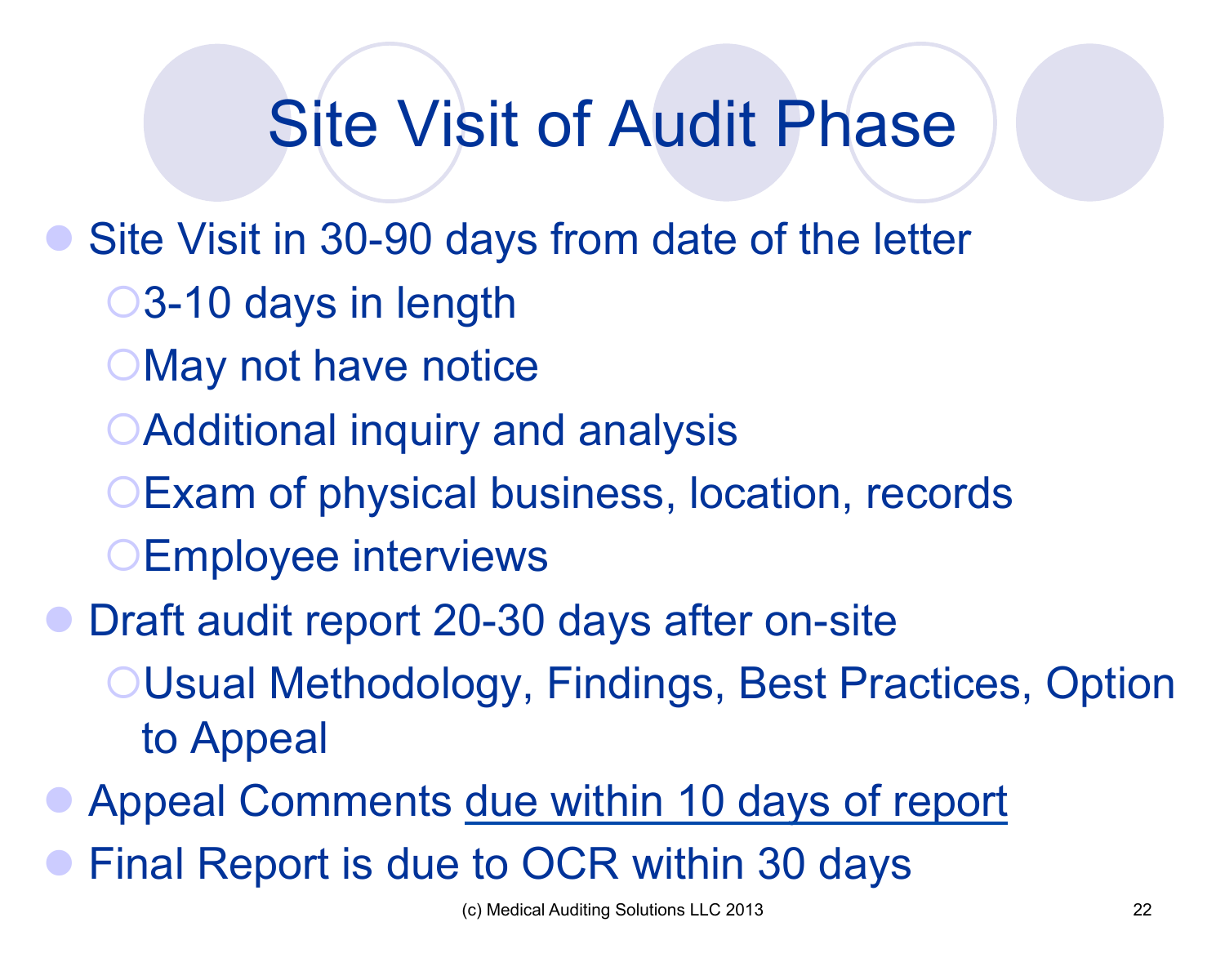### Common Errors

- **Misuse of PHI**
- **Failure to follow policies and insufficient policies OChecklist** 
	- **http://www.medicalauditingsolutions.com/services/**
- No contingency plan
- Failure to monitor access
- **Failure to perform risk assessments and audit**
- **Just a few reference Mentz Levin Whitepaper** 
	- ●http://www.jdsupra.com/post/documentViewer.aspx? fid=b4c67253-787e-4acb-8865-5796f03fa348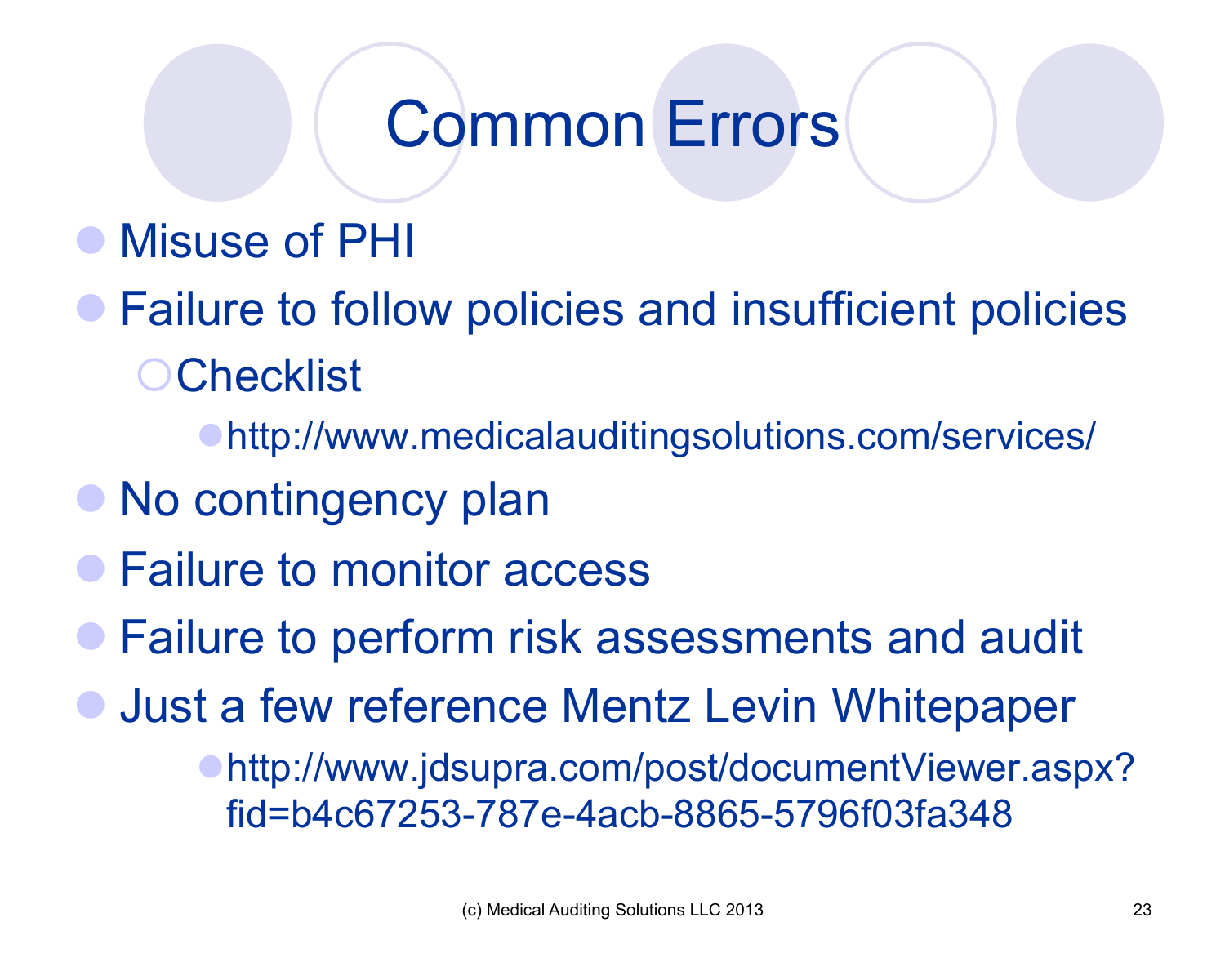## Healthcare Provider Employee/Contractor Monitoring

- Monitoring must be done by healthcare providers/ BA
	- **OMonitoring Employees and Vendors** 
		- **OIG & EPLS Sanction Provider Databases** 
			- **Monthly!**
			- Fine is \$10K per day for employing or doing business with the referral source or vendor that is sanctioned
		- Criminal background checks
			- If going in patient homes, no less than annually and best to do bi-annually
			- If they are involved in patient care and have possibility to abuse a patient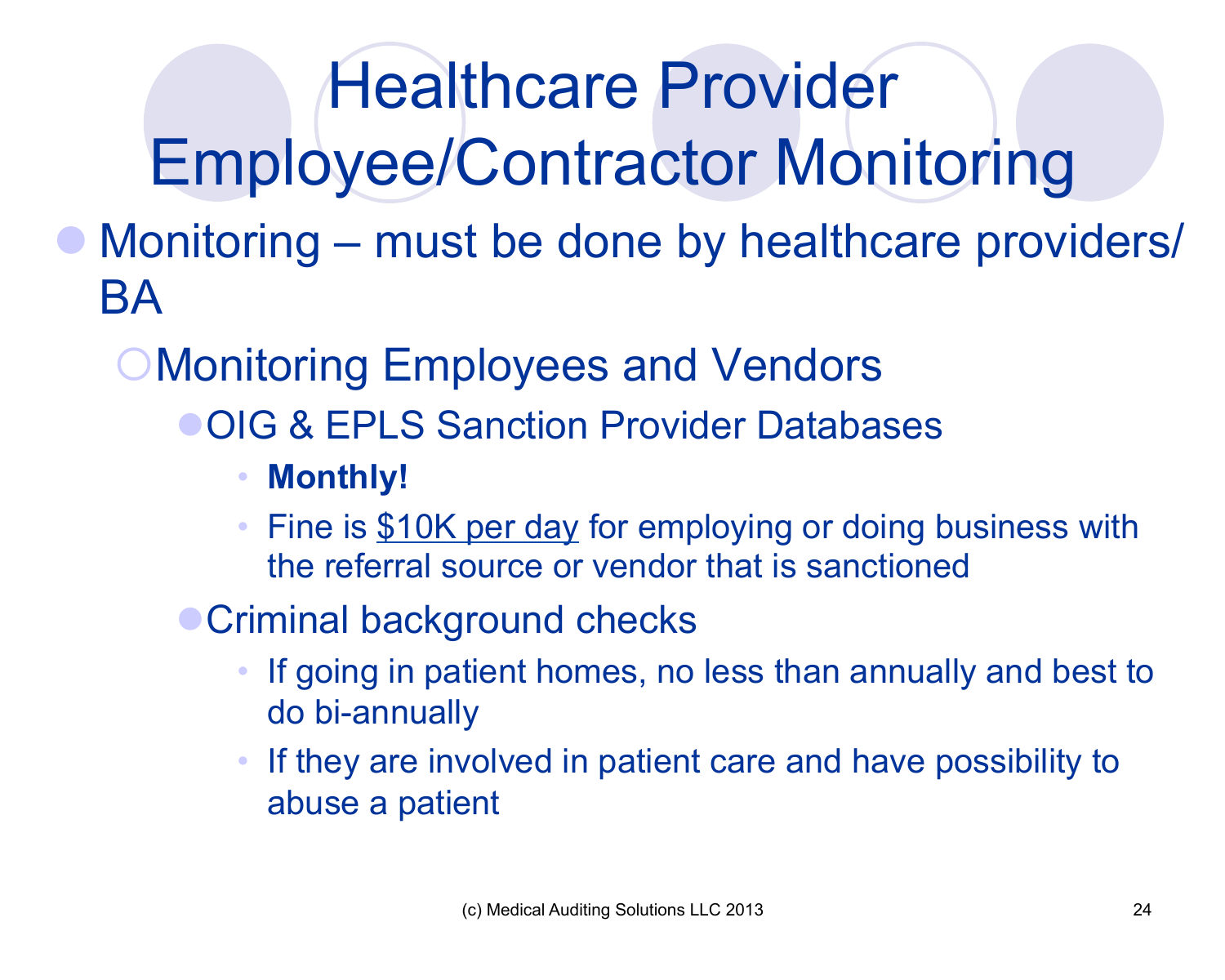### PPACA Adds Changes

- **Insurance Expansion of Coverage, No Max** Lifetime, No Pre-existing
- Affordable Care Organizations
- **State Health Insurance Exchanges**
- Companies with 50 employees or greater to provider health insurance to employees

OPenalties to companies who do not

O Penalties to individuals without insurance

- **Standard Transaction Sets and Health Plan Compliance**
- **C** Several Billing Requirements (c) Medical Auditing Solutions LLC 2013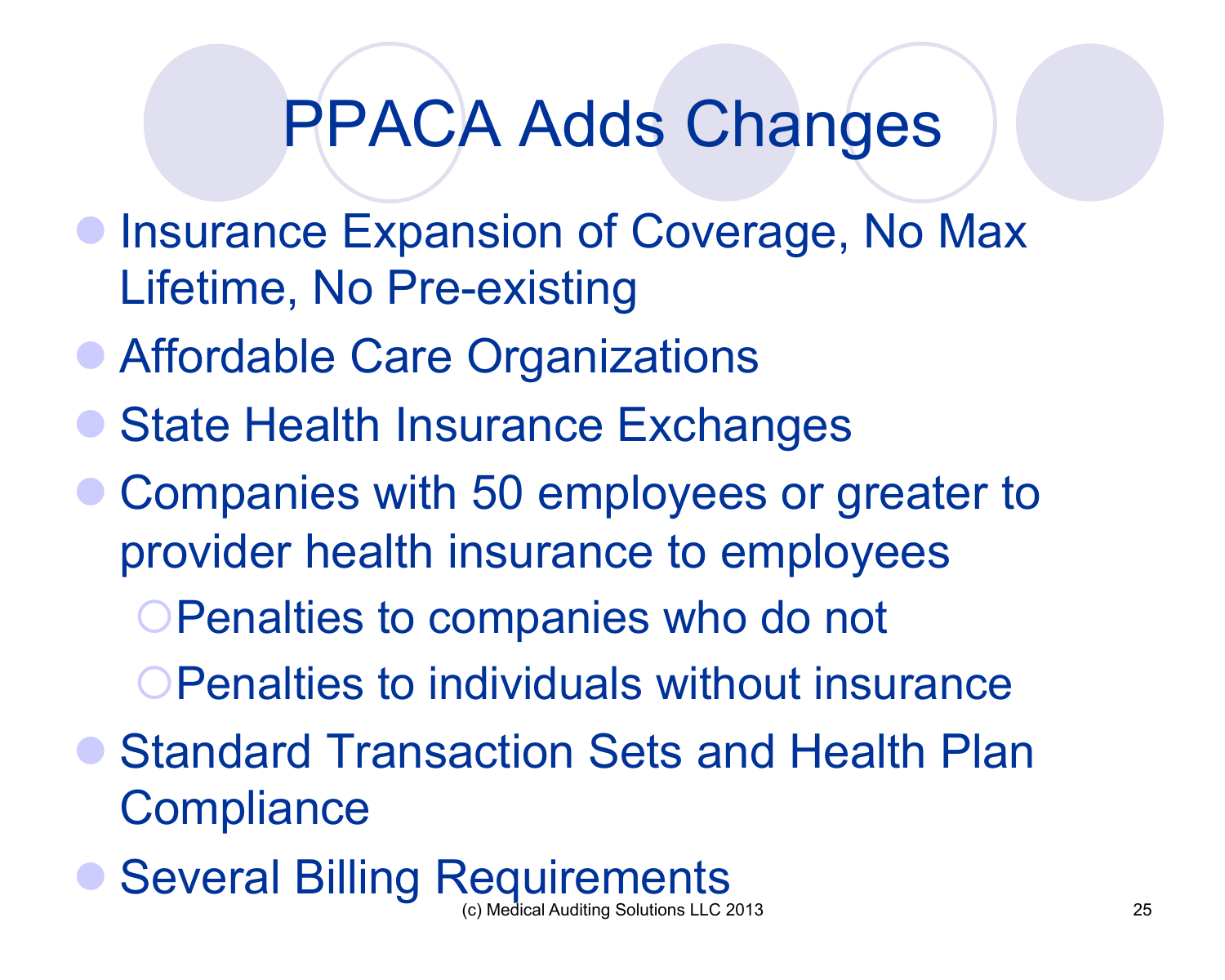## Patient Protection Affordable Care Act (PPACA) – Insurance Expansion

- **PPACA has several other requirements, although** not limited to; requirements for:
	- **OBusinesses to provider health insurance for** groups >=50 FTEs; Employees mandated to purchase insurance
	- **OState Health Insurance Exchanges (HIE)** 
		- Businesses can shop HIE
			- TX will not offer HIE the government will operate for TX
			- Other states may so your employees can shop there
	- **OAccountable Care Organizations (ACOs)**

• How to share PHI and medical info yet be compliant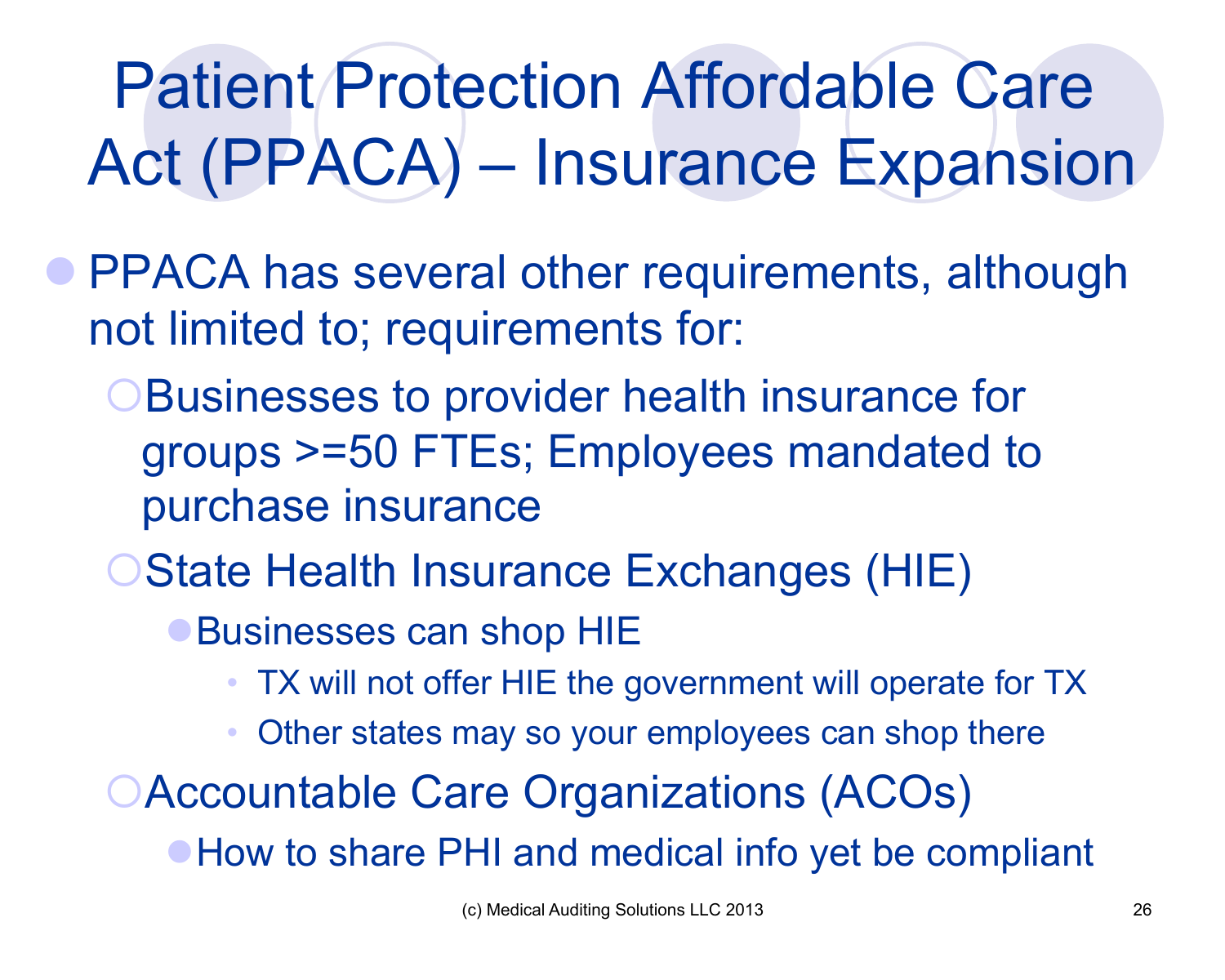### PPACA – Insurance Expansion

- **Providers must ensure they bill correctly for:** 
	- ¡Preventative services (reimbursed 100%)
	- **ONew limits on MRI and CT Scans (Medicare)**
	- **OSubsequent diagnostic images reduced by 25%** (Medicare)
	- **OPhysician new ownership in hospitals is** restricted
	- OOverpayments must be refunded within 60 days or will be considered false claims
	- **OAnt-kickback violations will result in false claims**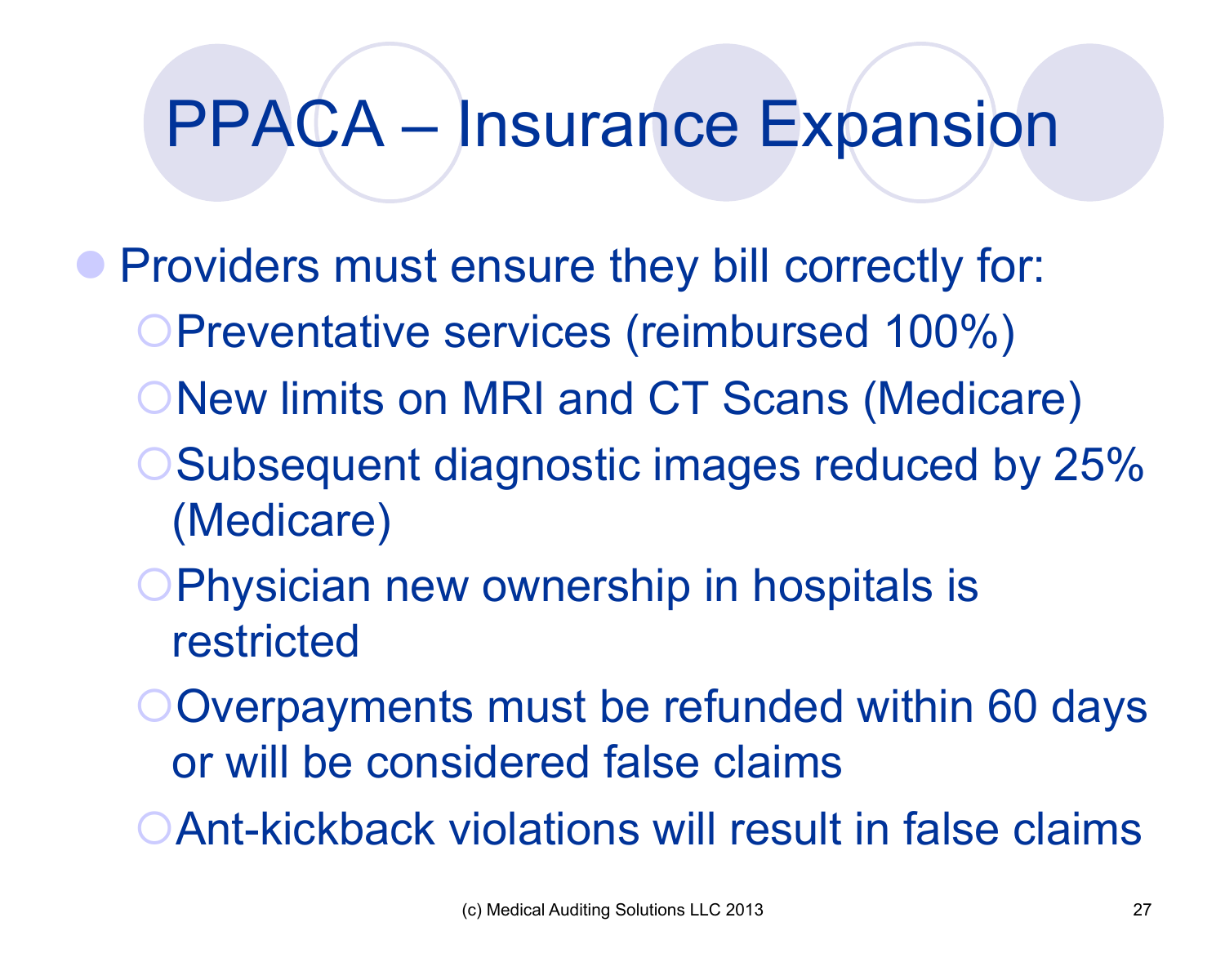### PPACA – Insurance Expansion

**• Providers must ensure they bill correctly for: ONew self disclosure protocol for Stark Law** violations

> ■ Stark and Anti-Kickback Violations are now subject to False Claims

**OPQRI** – Physician quality reporting for specific disease states will impact physician pay rate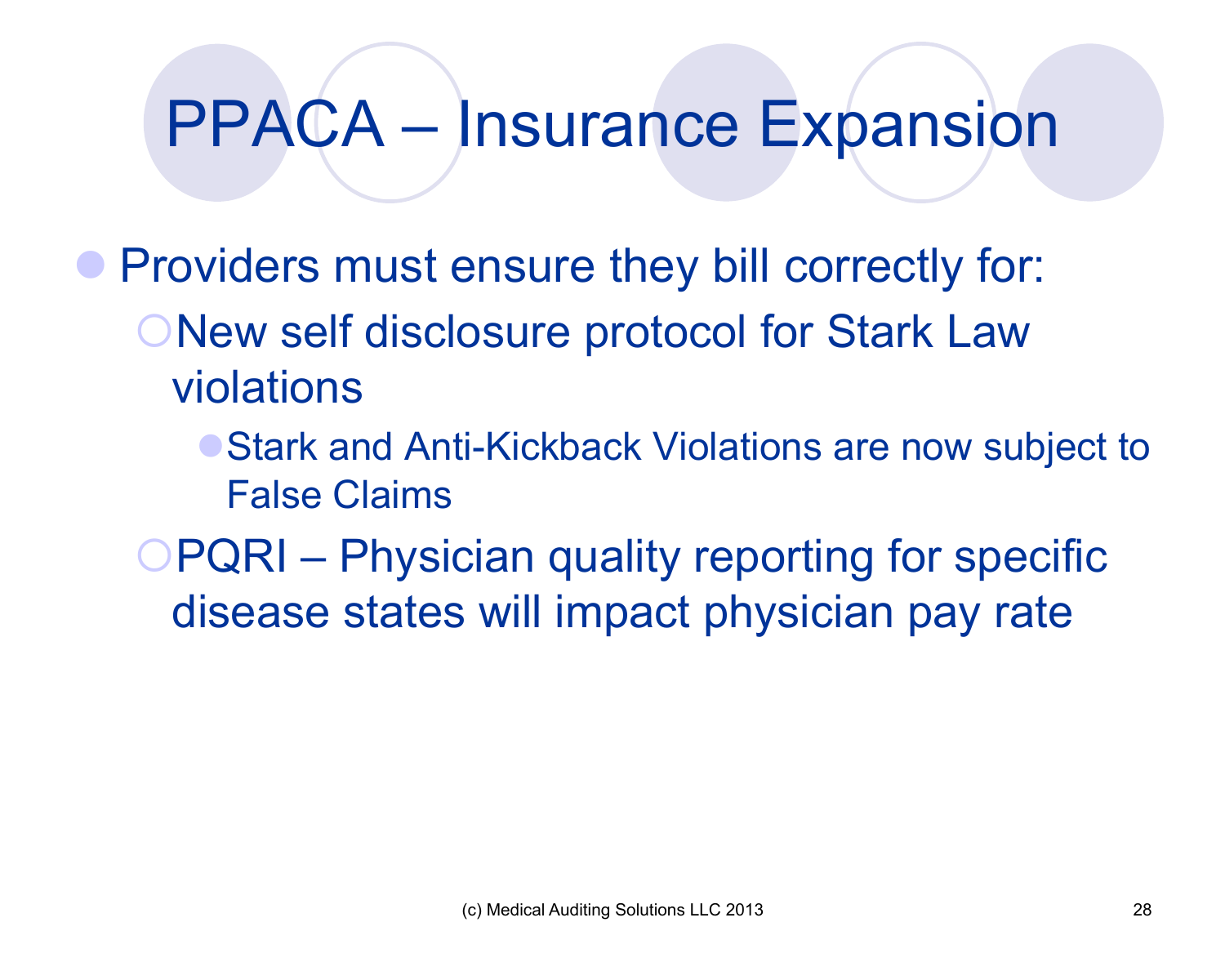### PPACA – Transmission Standards

- In addition to Privacy, PPACA also has several other requirements such as although not limited to; requirements for:
- **Issue Final Rules to adopt standards for:** 
	- Electronic Funds Transfer (EFT),
	- O Unique Health Plan Identifier (HPID),
	- **Oand Health Claim Attachments**
- Adopt a single set of Operating Rules for each standard transaction adopted under HIPAA
	- O Consider recommendations for the Operating Rules developed by a qualified non-profit entity that meets specific criteria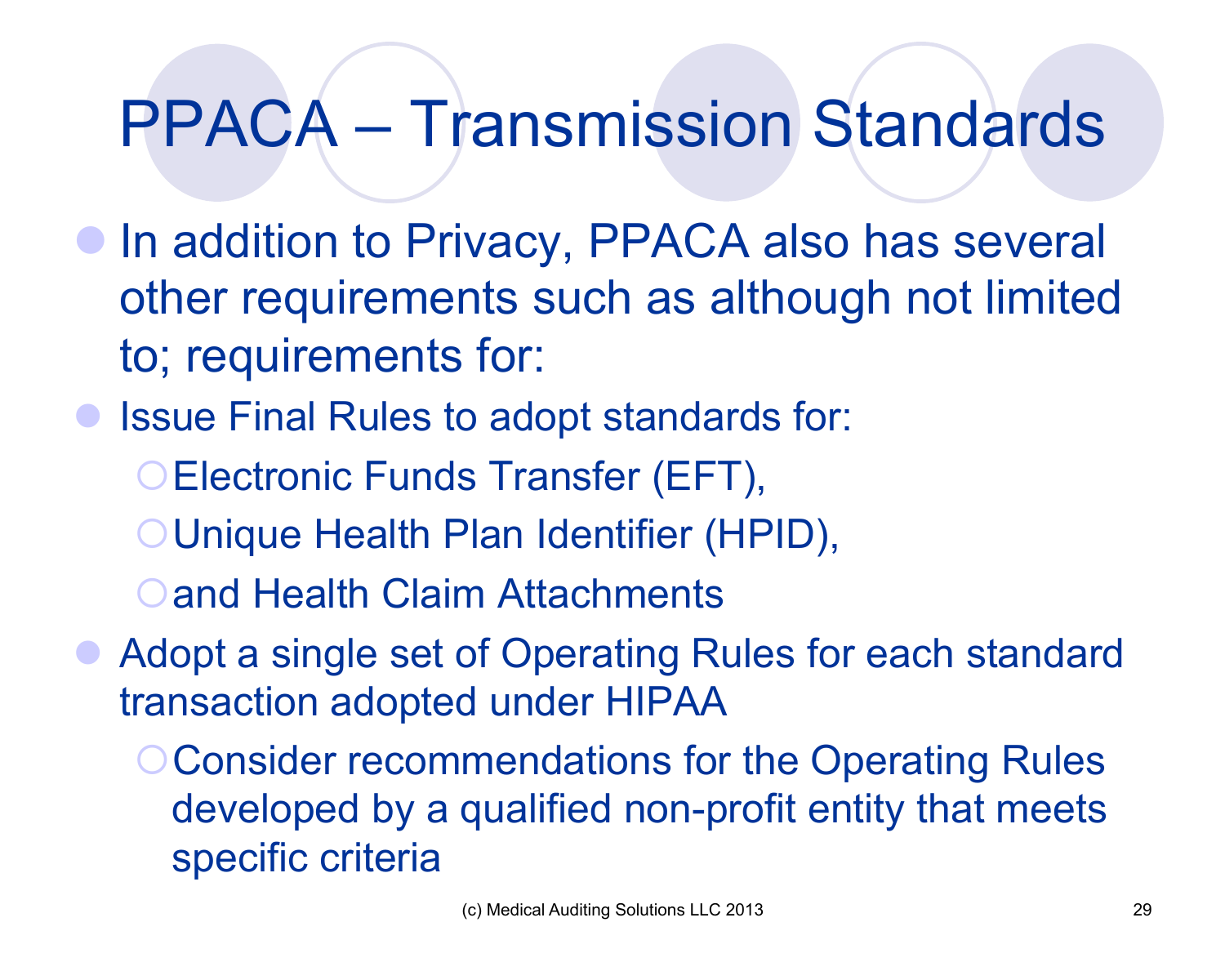### PPACA

- Adopt a single set of Operating Rules for each standard transaction adopted under HIPAA …Continued
	- O Consider recommendations of the National Committee on Vital and Health Statistics (NCVHS) when adopting Operating Rules
- Conduct periodic audits of health plans (including entities providing contracted services to health plans) to ensure compliance with HIPAA standards and Operating Rules
- Assess penalty fees against health plans that fail to certify and document compliance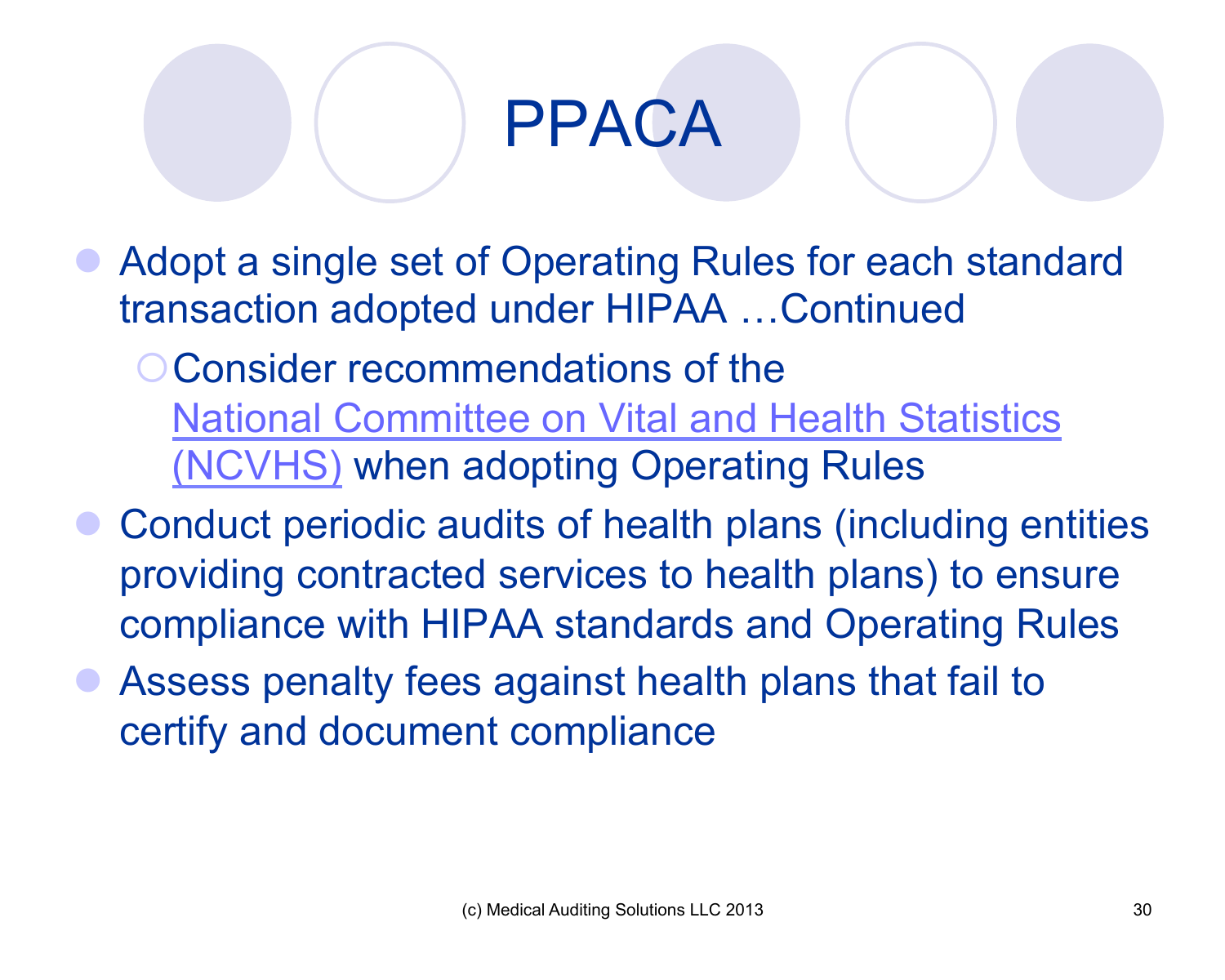### PPACA

- **Billing Compliance Programs are now required** by 2013 with the new Health Care Reform bill & Patient Protection & Accountable Care Act signed in 2010, in addition to HIPAA
	- **OPrimarily about relationships, contracts, and** billing and coding
	- **CApplies to ALL Medicare & Medicaid type** providers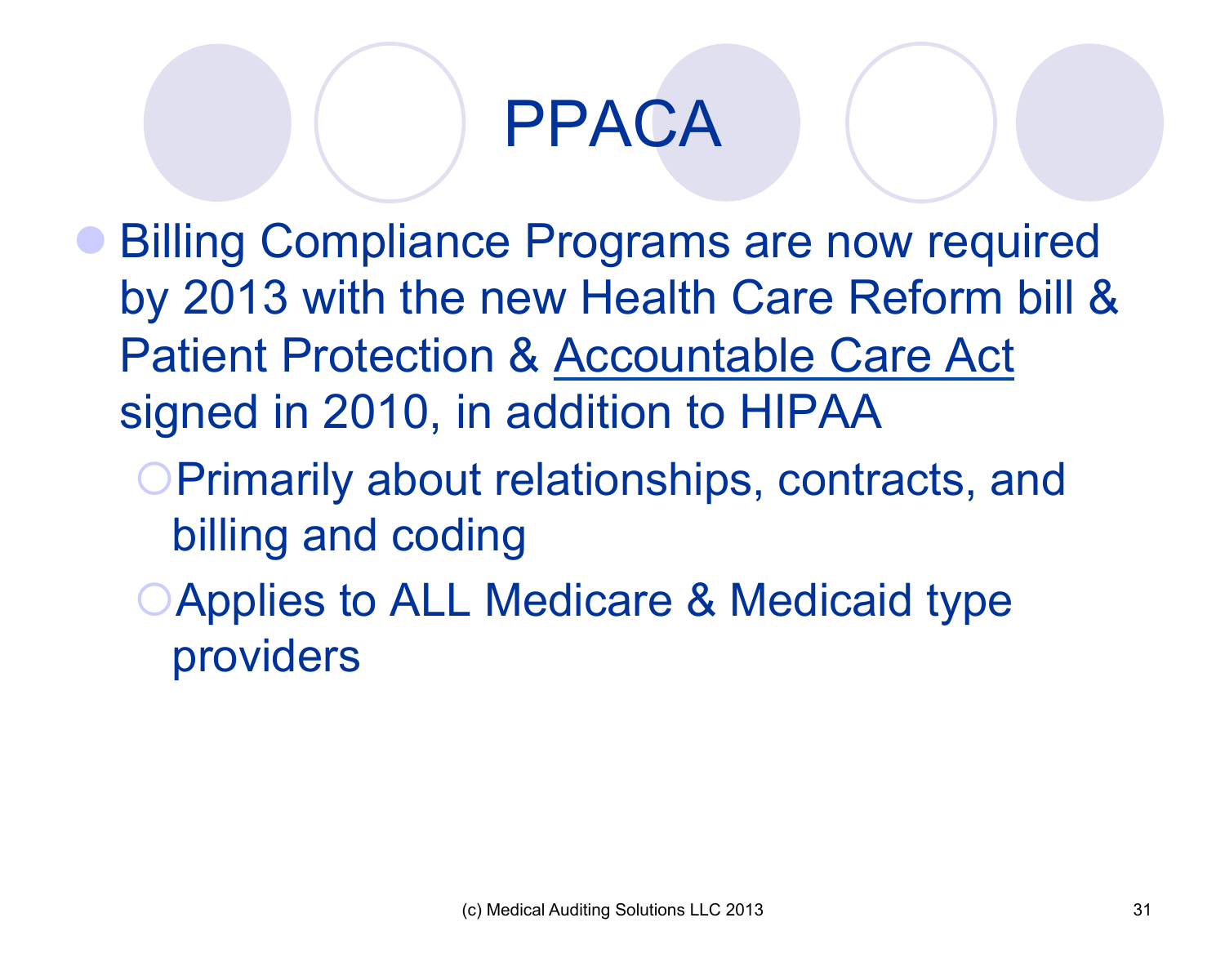### Risks

- Tax Penalties for lack of health insurance
- Audits for billing errors which can expand to investigations
- State Licensure Investigation/Sanctions
- **Business Closure**
- Civil and/or Criminal Penalties
	- Fines and Penalties
		- Small health care providers \$350K+-
		- Larger health care providers \$7.2M
	- Can shut a business down without the other ramifications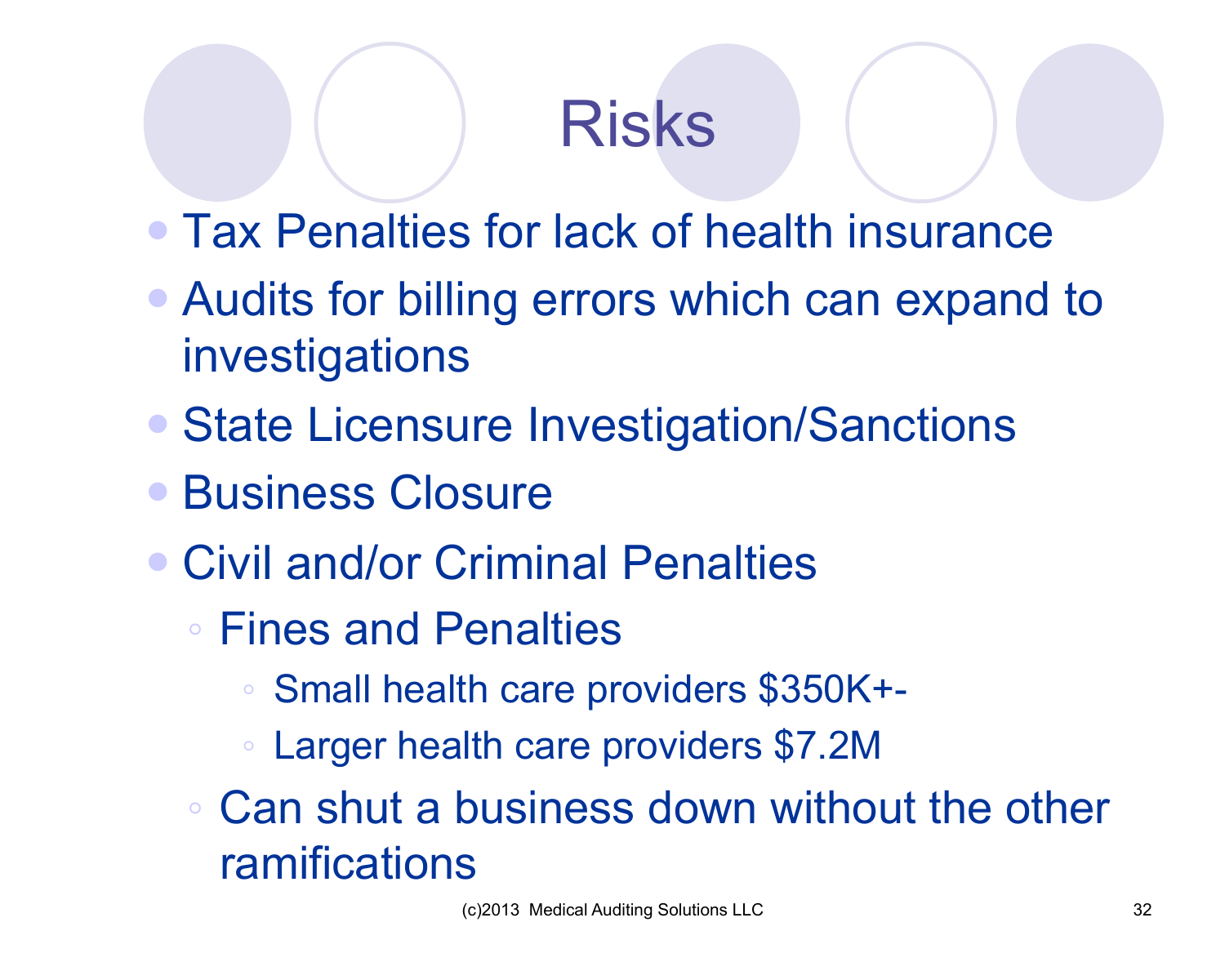### Breaches Are Growing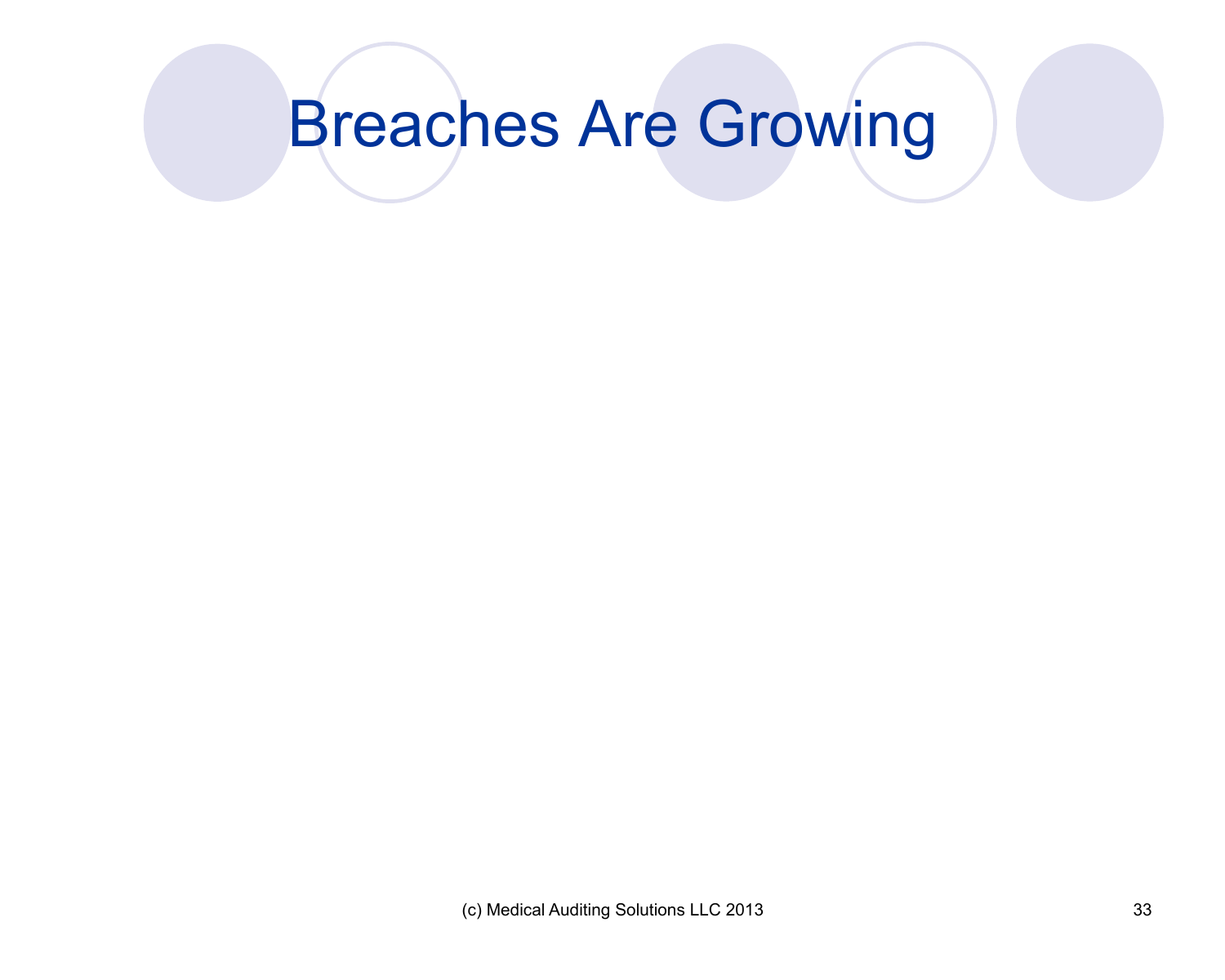### Few Healthcare Industry Related **Facts**

- Healthcare is ranked No 1 for threats of data breach and identity theft
- > 60% of breaches are due to theft, loss mishandling of PHI
- **By far, paper PHI is still the greatest risk for** breach.
- l Breaches on average have a cost of \$7.2M **OIncludes common fine amount of \$1.5M** ● \$350K for small providers **OBalance is down time, lost revenue, victim** notification and protection costs, legal cost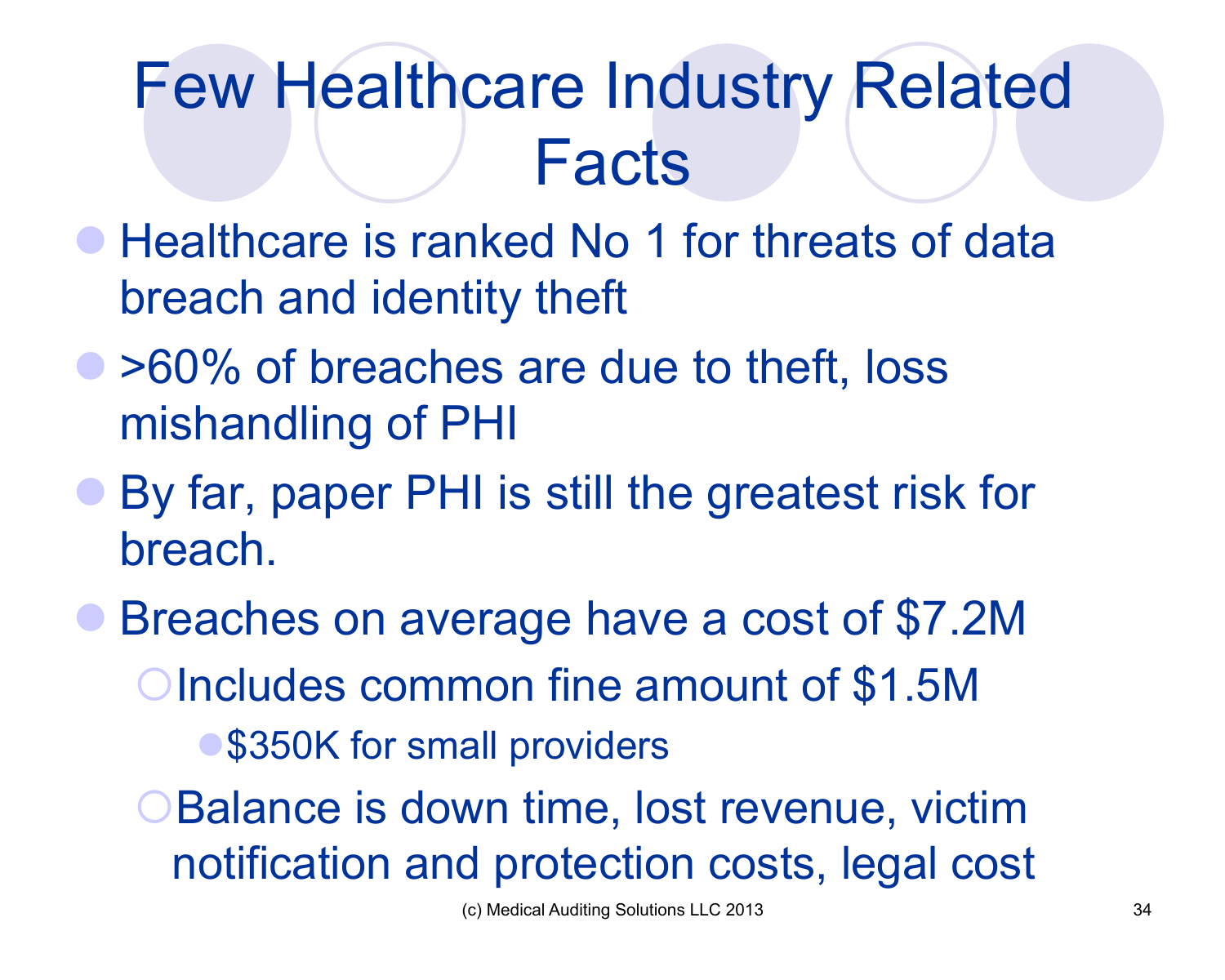### Breach Reporting for HIPAA

- Itemized detail, Cause, & Remediation
- l <500 records can be reported to HHS Annually
- > 500 records must be reported within 60 days of indentifying the breach
	- **CMust use media notification to public**
- Patient notification
	- OIf 10 or more patient notifications return for bad address, must go to media
- BA has 60 days and as soon as reasonable to report to CE
- http://www.hhs.gov/ocr/privacy/hipaa/administrative/breachnotificationrule/index.html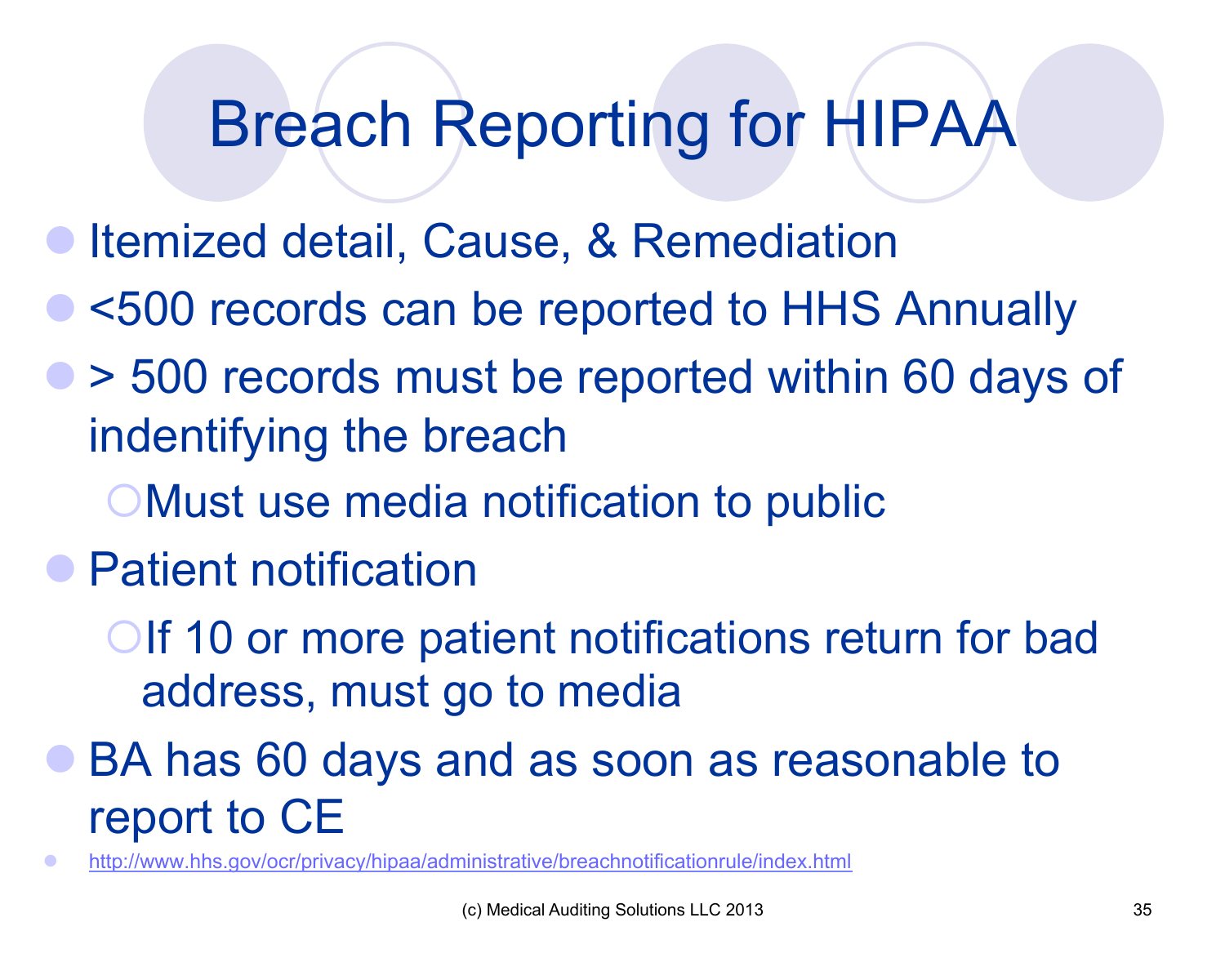## Healthcare Breach Data – Ponemon **Institute**

**• 94% of healthcare reported at least 1 incident in** the last 2 years

○45% reported have 5=>incidents

¡While in 2010, only 29% reports 5 incidents

- Medical ID Theft 2-10 incidents 33%
- This is a drastic increase
- A reason for:
	- $\bigcirc$ Training!
	- **Cause**

#### **OPrevention Strategy**

From Ponemon Institute LLC 3rd Annual Report Dec 2012 (c) Medical Auditing Solutions LLC 2013 36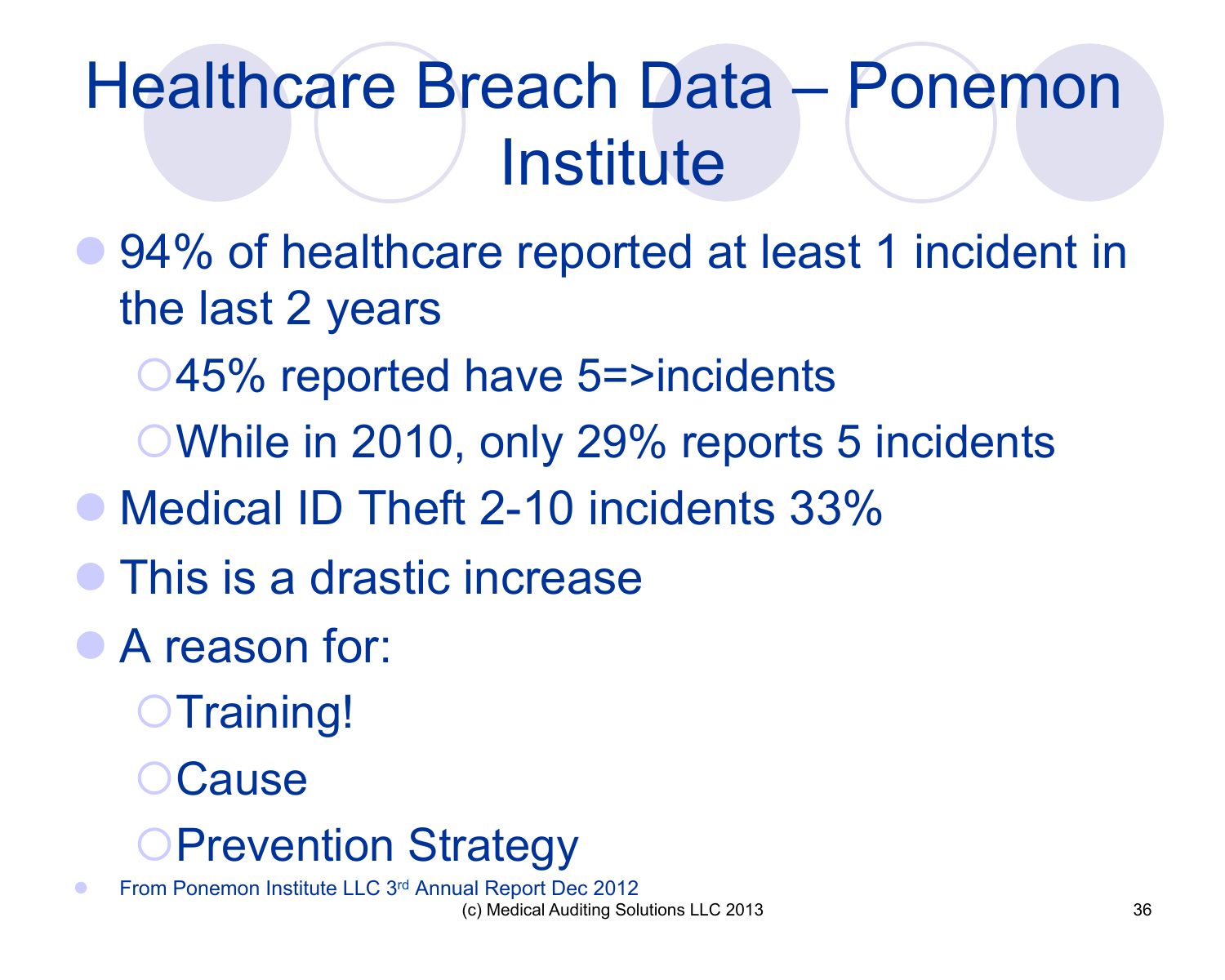### Healthcare Breach Data – HHS

#### • HHS Wall of Shame

- O2013 of 54 cases; 463K records
- http://www.hhs.gov/ocr/privacy/hipaa/administrative/ breachnotificationrule/breachtool.html

**• Privacy Rights Clearinghouse 2012 Reports** O1.18M Records with 224 public notification center

**OFrom: Unintended Disclosure, Hacking,** Payment Card Fraud, Insider, Physical Loss, Portable or Stationary Devices, and & Unknown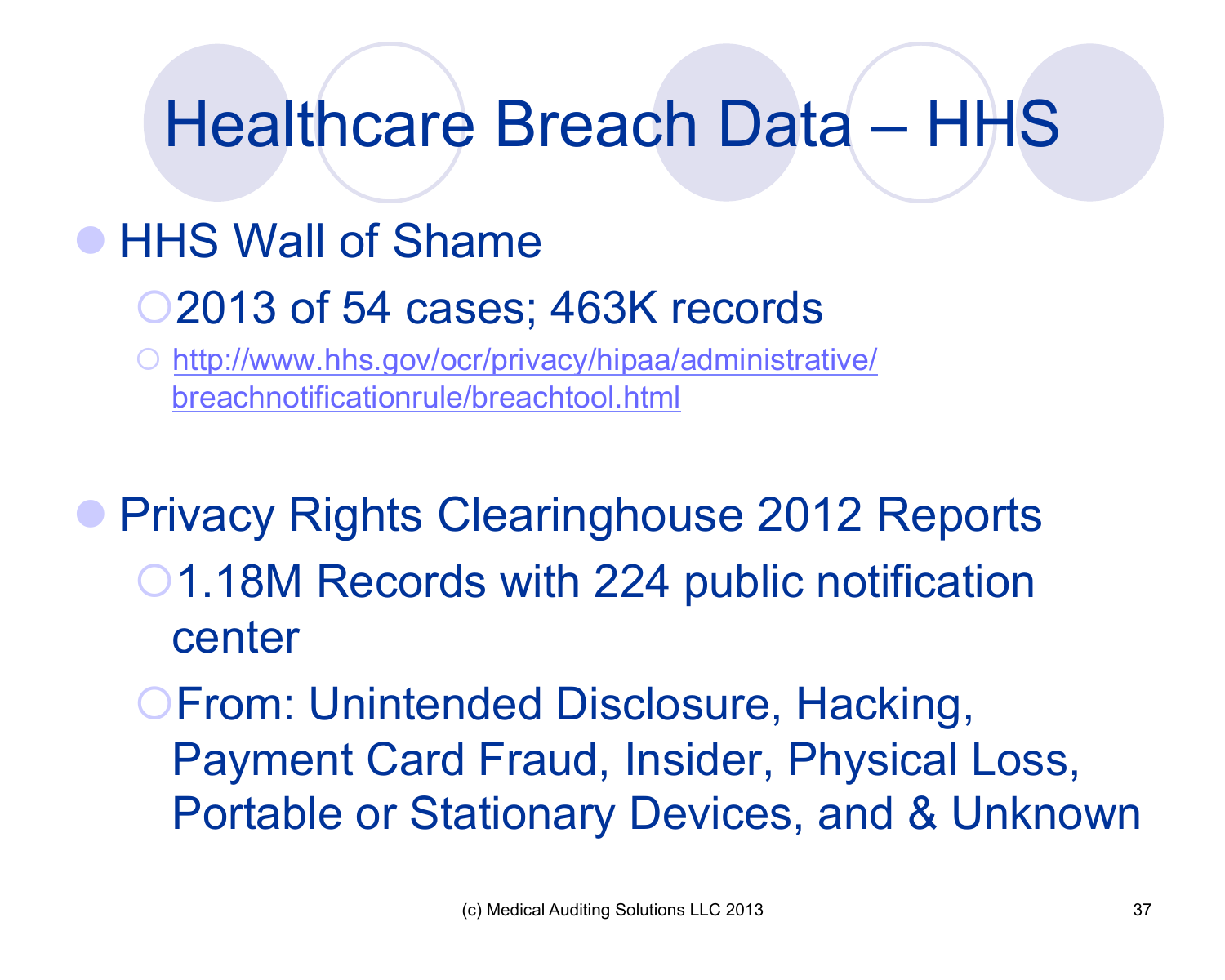### Healthcare Breach Data - Newsday

- Reports March 2013 Medical Identify Theft up 61.5%
	- **OSomeone stealing information to use to see a** healthcare professional
- http://www.newsday.com/news/health/federal--stats--identity--theft--of--medical-records--on--rise--1.4744135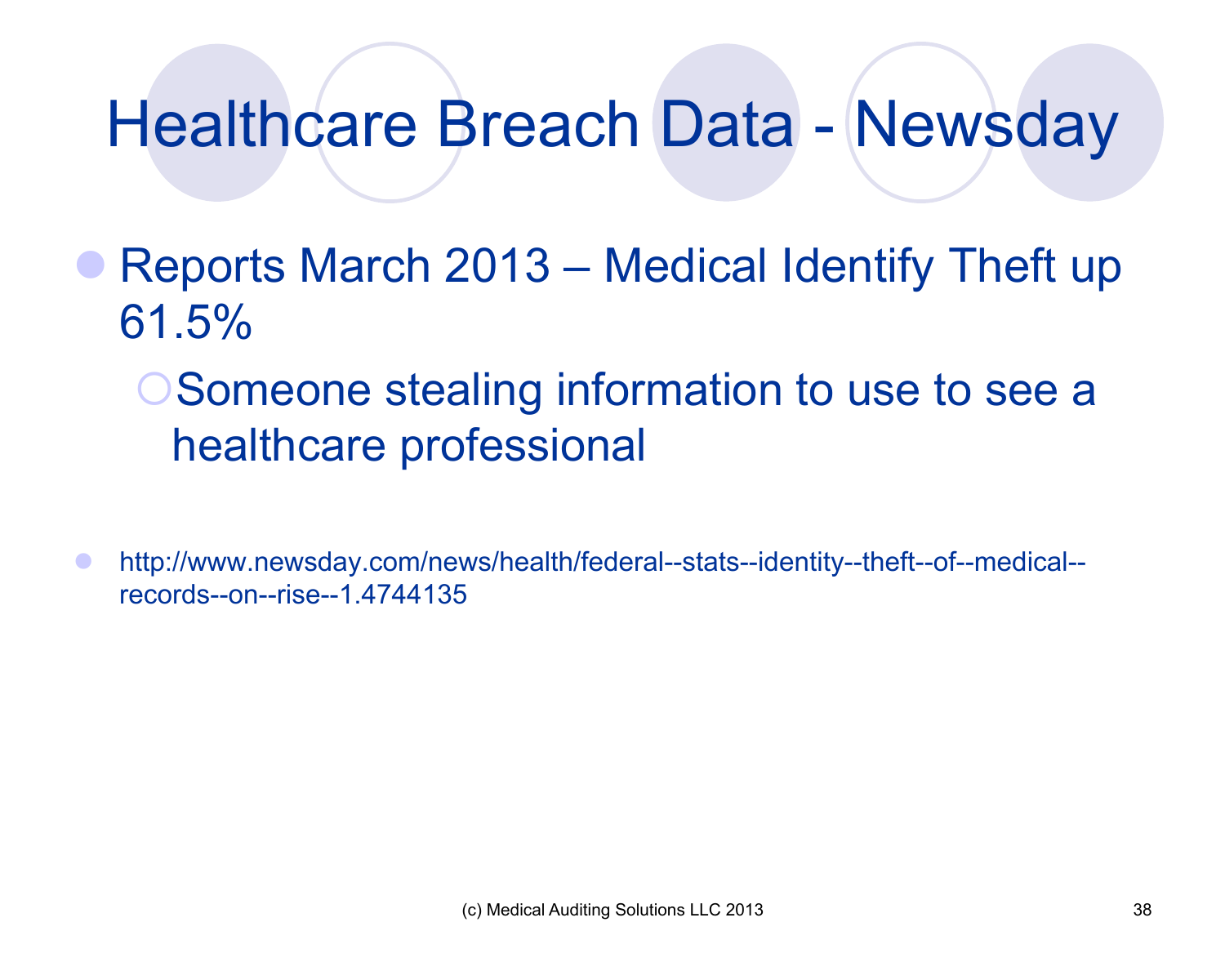### HIPAA Violation Settlements 2013

The Hospice of North Idaho (HONI) has agreed to pay the U.S. Department of Health & Human Services' (DHHS) \$50,000 to settle potential violations of unsecure laptop stolen 441 records http://www.hhs.gov/news/press/2013pres/01/201

Calif.-based Shasta Regional Medical Center, a Prime Healthcare Services hospital, has agreed to pay DHHS \$275,000 for sending PHI by email to >900 employees

http://www.healthcareitnews.com/news/prime-healthcare-pays-275k-breach

#### **ORemember, this is settlement costs only!**

#### OSee HHS link for more

http://www.hhs.gov/ocr/privacy/hipaa/administrative/breachnotificationrule/breachtool.html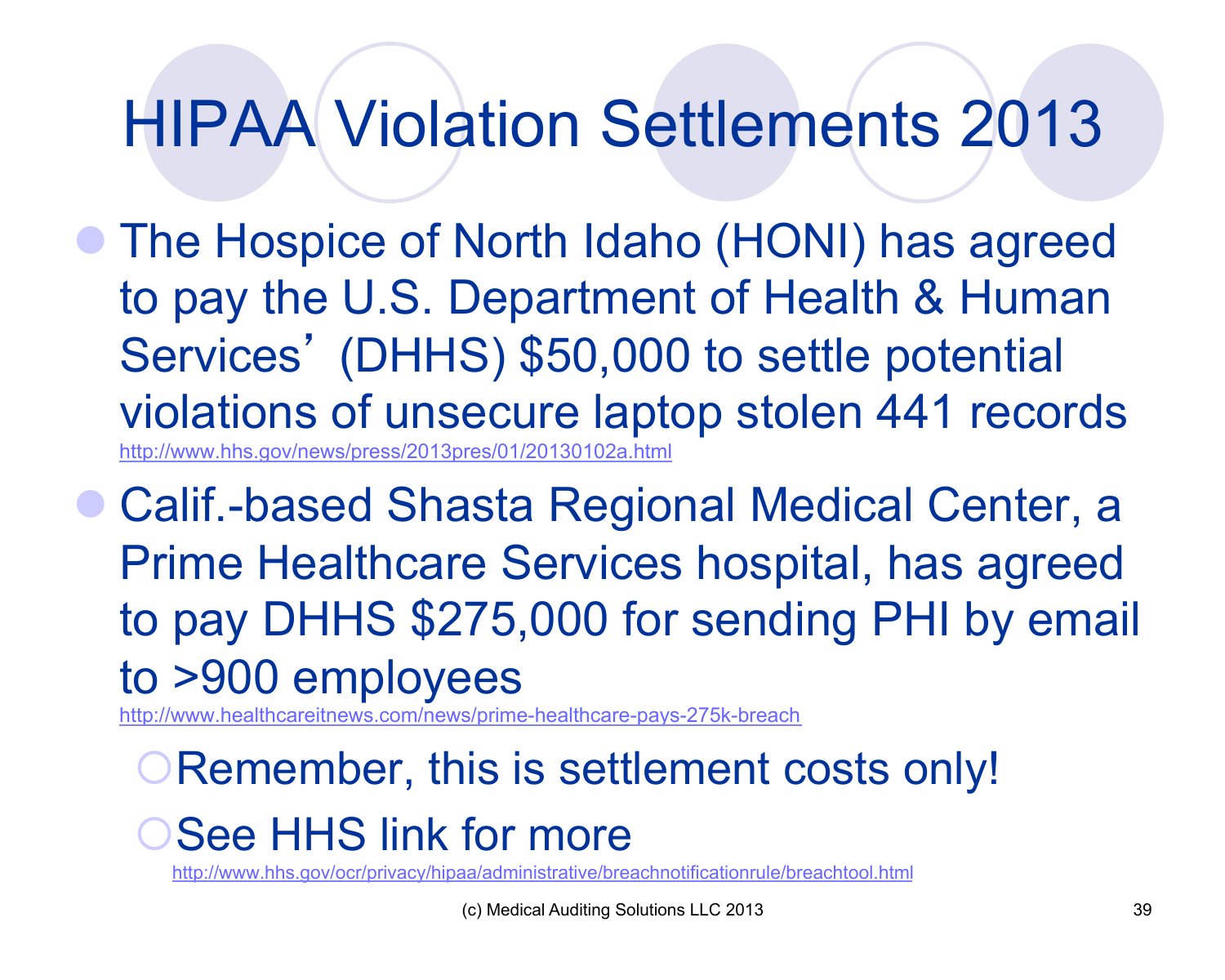### CONCLUSION

- These requirements are not going away
- Risk are growing with Technology, HIE and ACO data sharing
- **Your clients may have been doing this already, you** just need it on paper
- Clients don't have the time to keep up with all these rules, they look to you for direction
- **Ensure IT person/company has data security** experience and is capable

**The family & friends could prove costly** 

The keys are Support, Teamwork, Training & Audits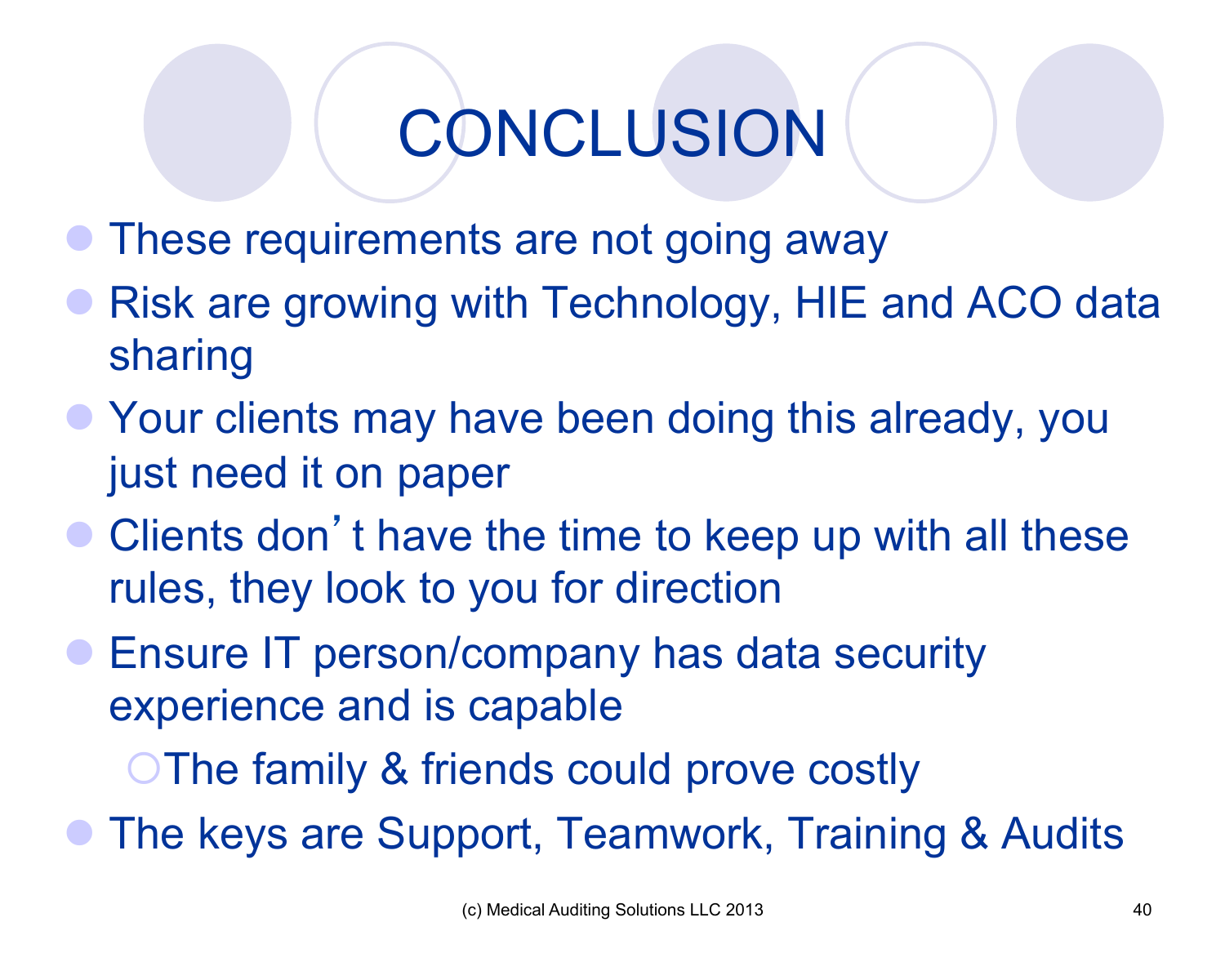### Medical Auditing Solutions LLC

- Compliance & HIPAA Programs
- **Billing & Coding Audits**
- **Payer Audit and Appeals**
- **Provider Credentialing**

• IT Audits done by one of the business partners We work with #medical providers on #billing and #coding audits, OIG Compliance Programs, HIPAA and Security Programs, insurance audit appeals, Medicare, Medicaid, Physicians, Dentists, Medical Equipment Providers, and Home Health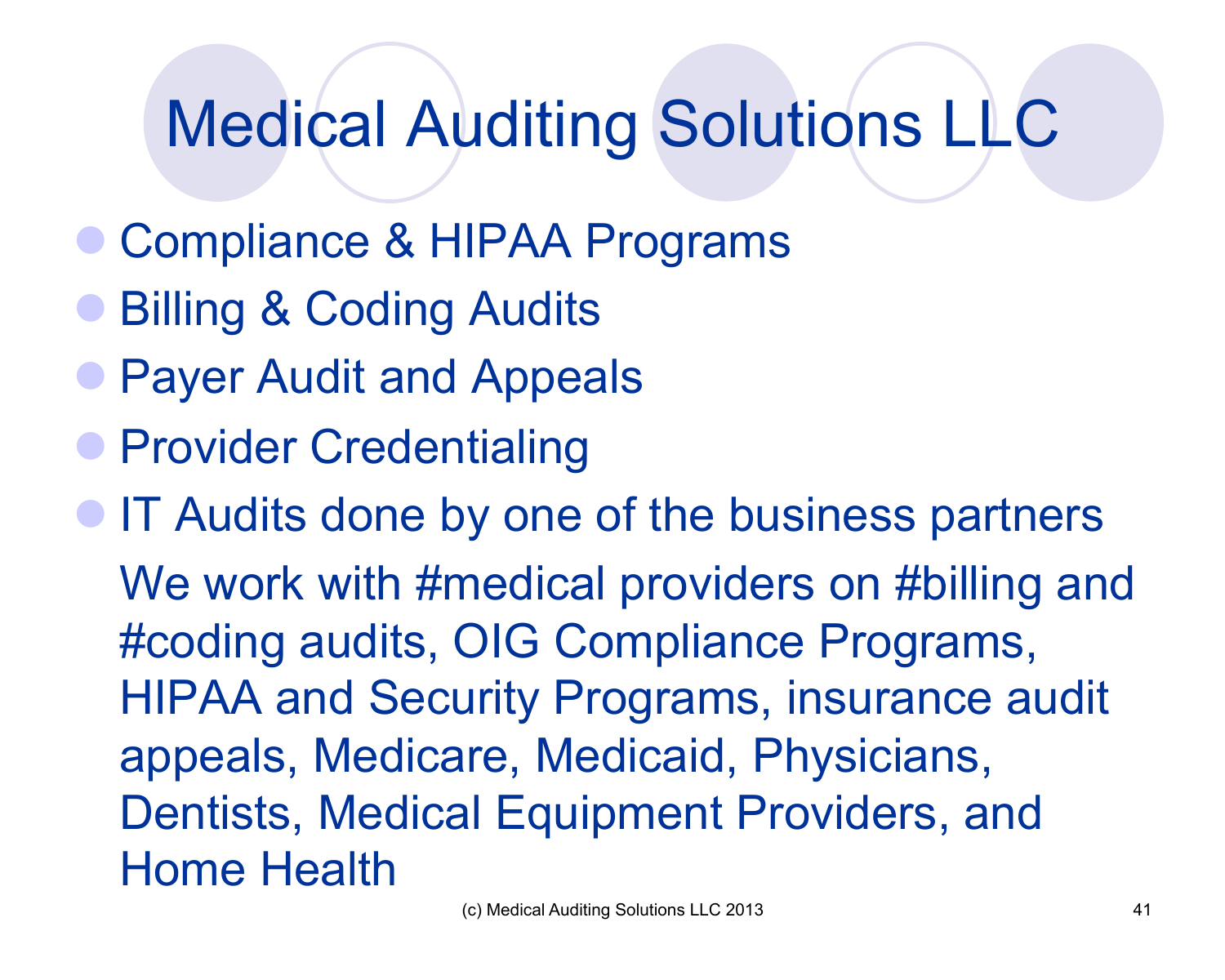Contact Information

Angela Miller, CHC, CMC President/CEO Medical Auditing Solutions, LLC & MAS Compliance University 972-459-1508 or 409-673-7103 angela@medicalauditingsolutions.com (if you do not hear back via email in 24 hours, call me) www.MedicalAuditingSolutions.com ComplianceUniversity.MedicalAuditingSolutions.com

Follow me on Linkedin & Facebook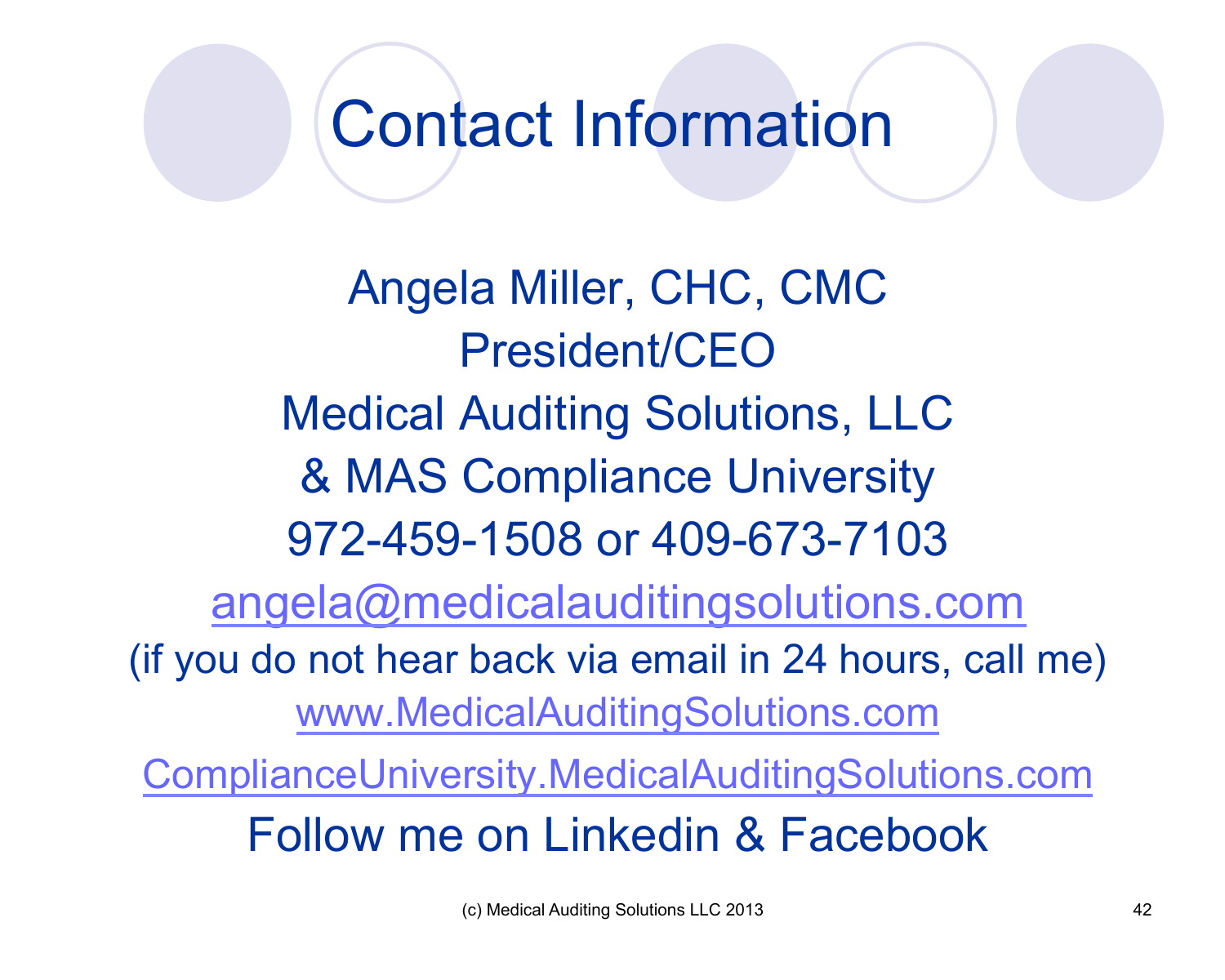#### General References

- **OIG Compliance Guidance** http://oig.hhs.gov/compliance/
- **Federal Register Employing a Sanctioned** Person Pg 14393 & 14399 (search \$10,000)
- http://oig.hhs.gov/authorities/docs/hipaacmp.pdf
- Audit Protocol do not let this fool you "inquire" of management" does not mean this is it. http://www.hhs.gov/ocr/privacy/hipaa/ enforcement/audit/protocol.html
- l Texas Medicaid Audit http://wp.me/pyziu-5T
- Compliance Program http://wp.me/pyziu-3p<br>(c) Medical Auditing Solutions LLC 2013<br>43